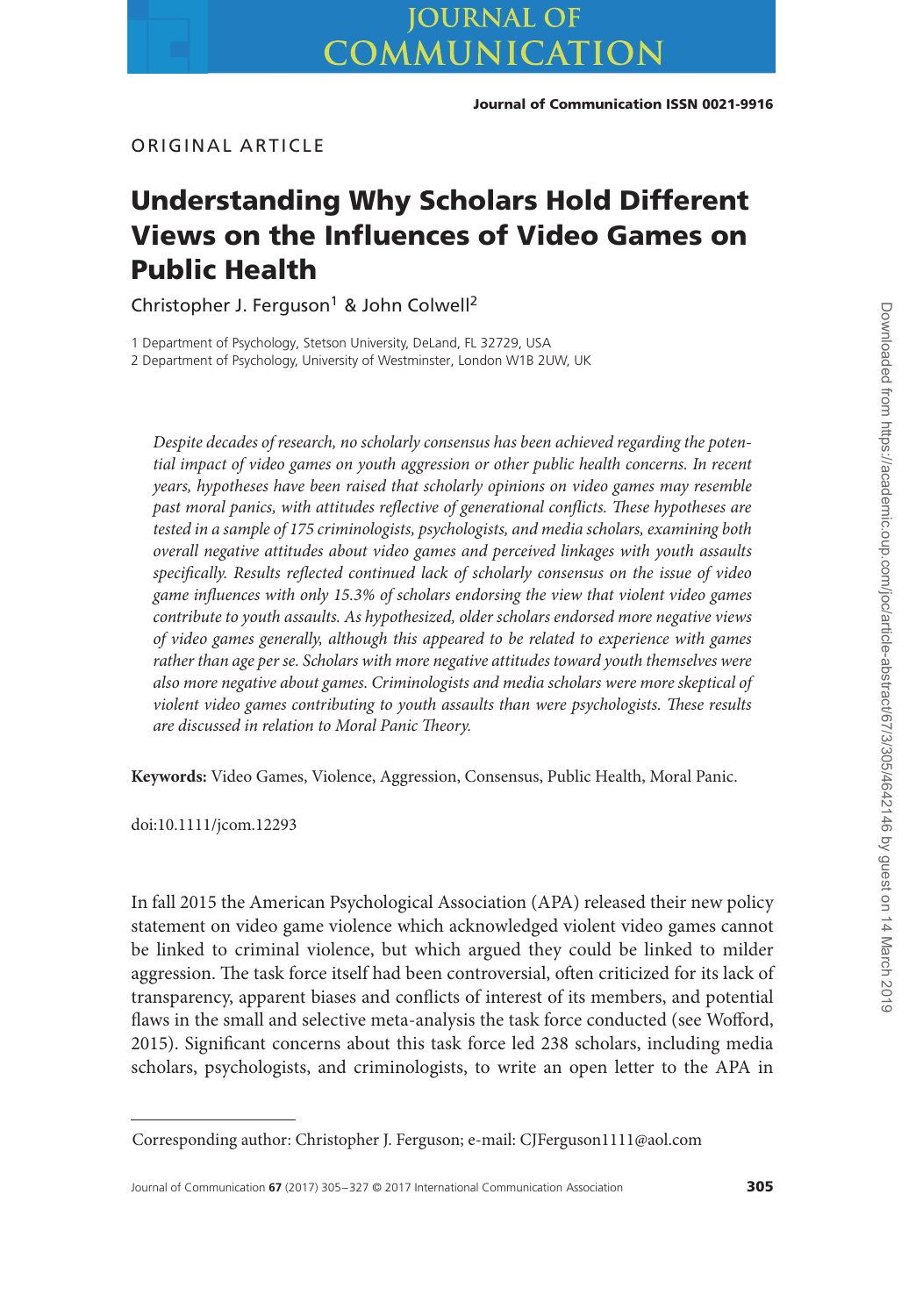2013, asking them to retire their policy statements on media violence (Consortium of Scholars, 2013). This interchange between the APA and a large group of scholars highlights the continued controversies and disagreements regarding potential influences of violent video games and what, if anything, should be done to promote a regulatory policy agenda on the issue. In recent years, some scholars have argued that the social processes underlying these disagreements are themselves important to understand (Quandt & Kroger, 2013; Quandt et al., 2015; Quintero-Johnson, Banks, Bowman, Carveth, & Lachlan, 2014). This article seeks to address this issue by examining disagreements about the impact of video games among criminologists, psychologists, and media scholars and how these relate to both generation and attitudinal factors.

# **A brief history of video game debates**

Researchers have been interested in the potential impact of video games on youth for decades. Such research has examined for both positive (e.g. Jackson et al., 2012) and negative (Konijn, Nije Bijvank, & Bushman, 2007) influences of games, with a lion's share of the attention on negative effects such as aggression and addiction (Ivory, 2013). The video game violence debate particularly has waged for decades, as evidenced by the continued controversy over the American Psychological Association's 2015 policy statement. However, such debates also raged among scholars as far back as the 1980s, with concern over "violent" games such as Pac Man, Zaxxon, and Centipede. Then, as now, there were studies that both did (Cooper & Mackie, 1986) and didn't (Dominick, 1984) find evidence for deleterious effects. Even meta-analyses don't agree, with some arguing for the presence of effects on aggression (e.g. Anderson et al., 2010) and some arguing against such effects (Ferguson, 2015a; Sherry, 2007). Further, more recent studies that are preregistered have suggested minimal video game influences on negative outcomes (Ferguson et al., 2015; McCarthy, Coley, Wagner, Zengel, & Basham, 2016; Przybylski, Weinstein, & Murayama, in press). Thus, it can be difficult to make clear statements about video game influences on aggression.

The value of current studies of video game influences on aggression has also been questioned. For instance, laboratory aggression studies may use measures that lack proper standardization and validation and may be open to questionable researcher practices (Elson, Mohseni, Breuer, Scharkow, & Quandt, 2014). Correlational studies may focus too much on bivariate correlations without properly noting that these tend to vanish once other factors such as gender and personality are properly controlled (Kanamori & Doi, 2016). There have likewise been broader concerns about the culture of video game violence research in which researchers, influenced by politics, may have been overeager to find video game influences, resulting in a "self-fulfilling prophesy" effect. For instance, scholars who misrepresent the aggression field as more consistent than it is are now known to report higher effect sizes in their research than scholars who present balanced literature reviews (Ferguson, 2015a).

Similar controversies exist in other areas such as the potential impact of video games on academics (Adachi & Willoughby, 2013), sexism (Breuer, Kowert, Festl, & Quandt, 2015), addiction (Kowert, Vogelgesang, Festl, & Quandt, 2015), and mental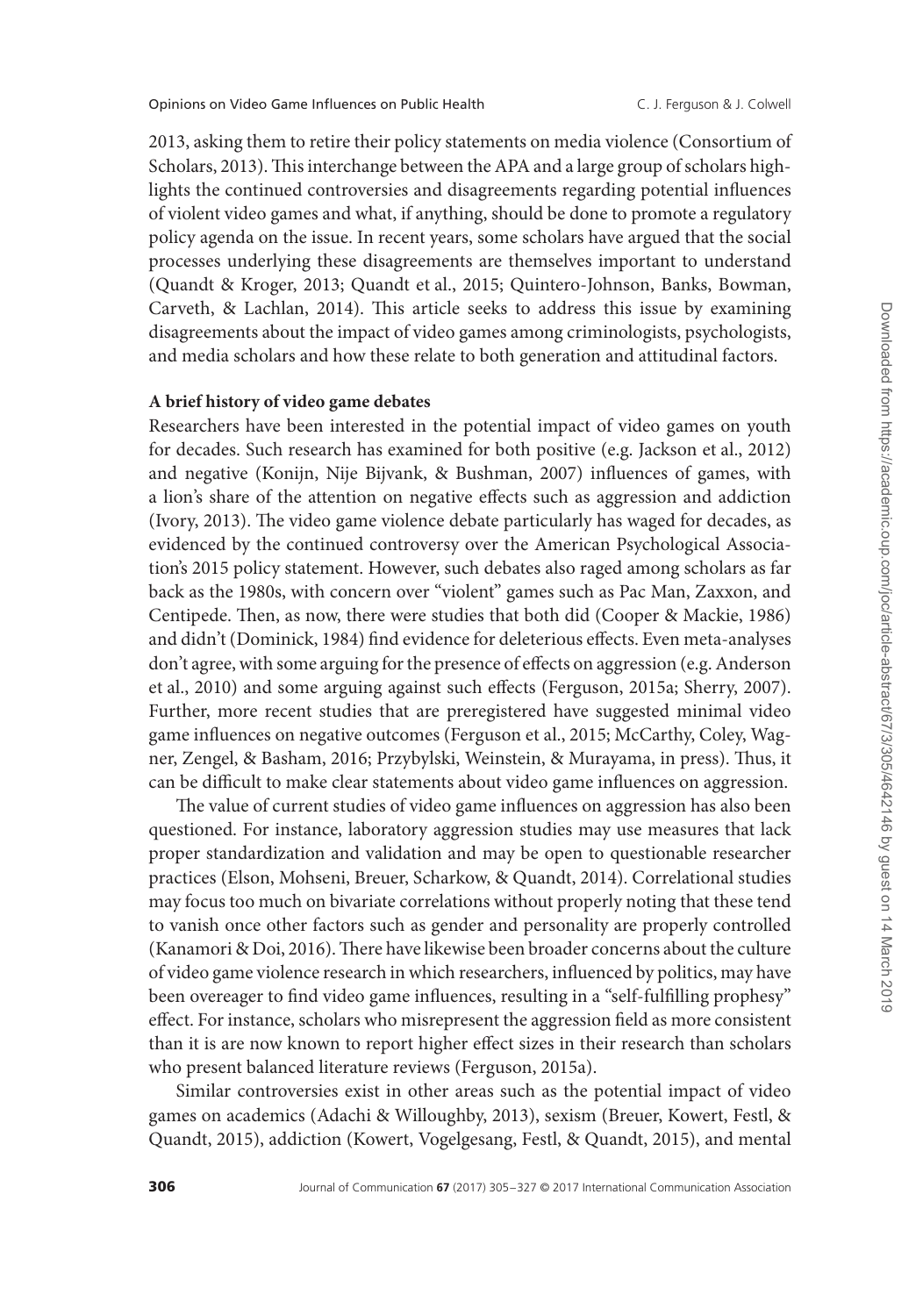health (Desai, Krishnan-Sarin, Cavallo, & Potenza, 2010). For instance, one group of 26 scholars recently wrote to the World Health Organization, asking them to reconsider their impending video game addiction diagnostic categories (Aarseth et al., in press). Given that evidence is mixed, scholarly opinions on the impact of video games are similarly divergent and often strongly held. Communication of these scholarly opinions have oftentimes been used to attempt to influence policy, call for more grant funding, or support regulation of games. Most notably, a 2011 Supreme Court case (Brown v EMA, 2011) considered potential regulation of violent game sales to minors, and included amicus briefs from competing groups of scholars both supporting and not supporting the California law at the heart of this case. Ultimately, the Supreme Court in a 7-2 decision ruled that regulation of violent content was unconstitutional and that research evidence could not support contentions that violent games posed an imminent public health concern.

It is worth noting that not all research on video games involves negative influences. For instance, considerable research has looked at the impact of video games on cognition (Spence & Feng, 2010), intergroup cooperation (Adachi, Hodson, Willoughby, Blank, & Ha, 2016), and mood management (Rieger, Frischlich, Wulf, Bente, & Kneer, 2015). Although, in some areas such as improved intelligence, concerns have been raised about similar exaggeration of false effects as seen for aggression (Simons et al., 2016).

# **How much agreement is there on video game influences?**

Given the perceived stakes in some of these realms, it has not been uncommon to see groups of scholars advocating for one policy agenda or another, or make claims to scholarly consensus to promote such agendas. An *argument to consensus* occurs when an advocate for a position claims that position must be true because a majority of individuals believe it to be true. Although argument to consensus is a logical fallacy with no direct relevance to the factual nature of a particular policy agenda, such arguments can have powerful emotional appeal. For instance, although the strength of climate change research rests primarily on an accumulation of data over decades of research, it is not uncommon to hear arguments that a scientific consensus has been reached on the issue as incentive to pursue policy on the matter. Of course, the primary evidence for climate change is empirical in nature, where evidence appears to be consistent. However, the argument to consensus appears to be used as a rhetorical device to silence skeptics once that empirical threshold had been reached.

Granted, on the issue of climate change, evidence for consensus is strong, with over 90% of climate scholars agreeing on at least basic elements such as that climate change is occurring in recent decades (Lefsrud & Meyer, 2012). On the issue of media violence, evidence for consensus is less clear. Evidence for a consensus among scholars in the 1980s seemed somewhat clearer than at present. Murray (1984) found strong evidence of agreement among psychologists (90%) and communication scholars (85%) with a warning about media violence, reported by the National Institute of Mental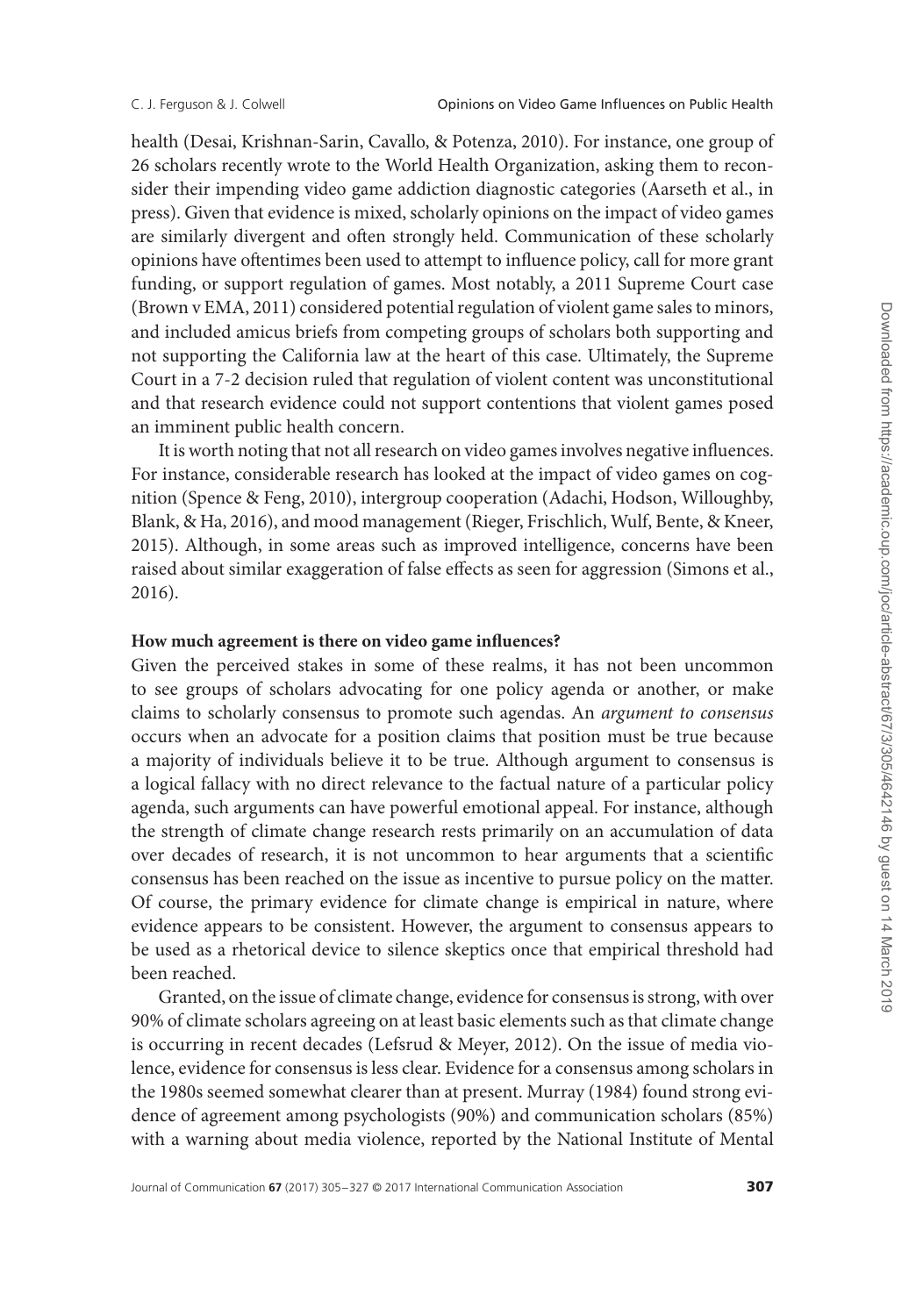Health, as evidence for a link, as strong as any other factor influencing aggression, between media violence and societal aggression.

More recent research has not provided any evidence for greater consensus, and indeed possible bias in sampling needs to be taken into account. For example, Bushman, Gollwitzer, and Cruz (2015a) used specified groups of scholars (e.g. APA's Division 46 Media Psychology and Technology), though other, perhaps arguably appropriate groups were not included (e.g. Division 10, Psychology of Creativity, Aesthetics and the Arts). Findings for scholars were 58% agreeing that there was a causal link between media violence and aggression, 35.2% that it contributed to real life violence. Approximately 66% of scholars agreed that violent video games could cause aggression, although the type or level of aggression was not specified. However, the finding that most closely matches the measure used by Murray (1984), of 35.2% for agreement that media violence was a factor in real life violence, is substantially less than the 87.5% found by Murray some 30 years ago. This reduction in consensus occurred despite increases in levels of violence and realism in video games. To further add controversy, potential problems with the methodology of Bushman et al. and its claims for consensus were also alleged soon after release. In one response article in the same journal, Ivory et al. (2015; see Bushman, Gollwitzer, & Cruz, 2015b for reply) expressed the concern that the sampling methods used by Bushman et al. were biased, some of the analyses incorrectly done, and the ultimate results ultimately illustrative more of disagreement than consensus. This exchange revealed that scholars were unable to come to a consensus on what was indicative of a consensus. However, controversies over the original Bushman et al. (2015) paper emerged earlier when the in press version was released to news media. Two psychological researchers reported that major statistical errors had been found in the manuscript (as reported by Ivory et al., 2015) during the comment/reply process, and Bushman et al. were effectively allowed to mulligan a new set of analyses for the original paper (Etchells & Chambers, 2014). This raised concerns regarding the transparency of the editorial process for this article.

In contrast to Bushman et al.'s (2015a) study, a wider sample of media scholars used by Quandt et al. (2015) found, regarding a statement that the effects on aggression by game violence were a problem for society, only 10.1% agreement. Quandt et al. suggested that differences in wording of the two surveys could help understand differences in responding. For instance, one might reasonably agree that media violence causes increase in very mild forms of aggression, but that these do not represent a problem for society or contribute to youth violence. Results on clinicians by Ferguson (2015b) likewise found that a majority disagreed with linking video game violence to youth assaults. Figure 1 presents current data on scholarly consensus on media violence effects. Similar data from Lefsrud and Meyer (2012) are presented to provide a contrast between the scholarly consensus on climate change compared to that for media effects. This is useful to compare when considering what one means when discussing the issue of consensus.

Lack of consensus over the strong claims for research support for a causal link between video games and aggression were such that around 230 media scholars asked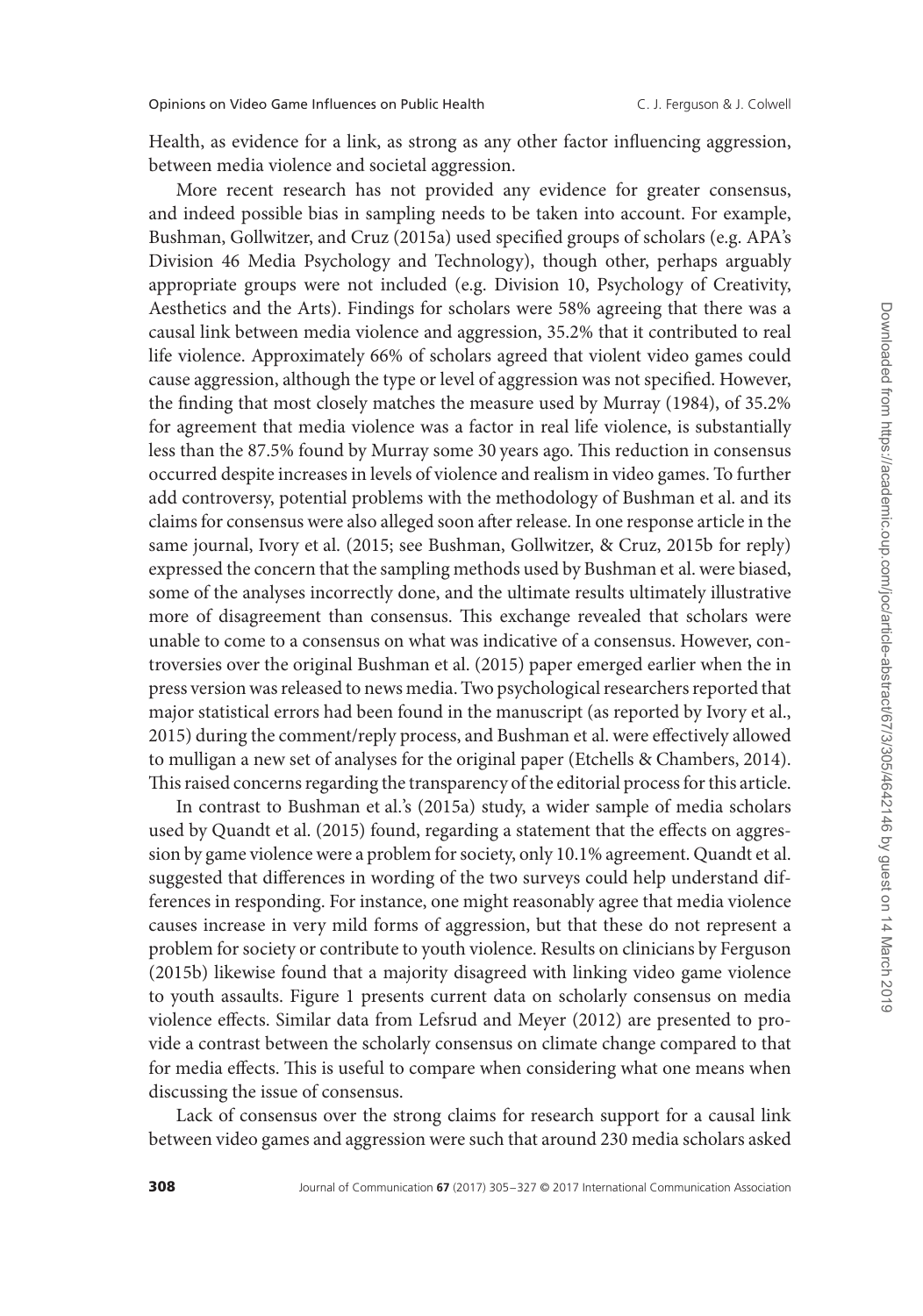

**Figure 1** Scholarly consensus on climate change and media violence effects, a comparison.

the APA, in an open letter (Consortium of Scholars, 2013), to revoke their public statements which verified the existence of such a link. However, clearly scholarly views do differ regarding the causal link, and it is of interest to explore reasons for those differences.

# **Understanding debates on video games: A sociology of media research approach**

At present, video game research, whether on aggression, addiction or positive outcomes, consists of a large pool of individual studies comprising some, largely inconsistent whole. That individuals may look at this pool of research and come to different conclusions about its meaning may not be surprising, but that this lack of consensus extends to scholars as well as policy makers and the general public warrants further consideration. This is particularly important as science does not exist in a vacuum of facts, but influences and is influenced by politics as well as by prevailing social attitudes. For instance, in a recent conversation regarding the World Health Organization's (WHO) proposal to include gaming disorder diagnoses in the forthcoming version of the International Compendium of Diseases, one WHO official acknowledged that "enormous pressure" from political entities in Asian countries was part of the decision process (Geoffrey Reed, personal communication, August 2016). Understanding the psychology and sociology of how scholars' beliefs about video game effects relate to individual and sociological factors can provide information for how research evidence and policy positions of professional organizations may be improved in accuracy.

One theoretical platform for understanding this sociology of media effects research is to understand the social context of such research through Moral Panic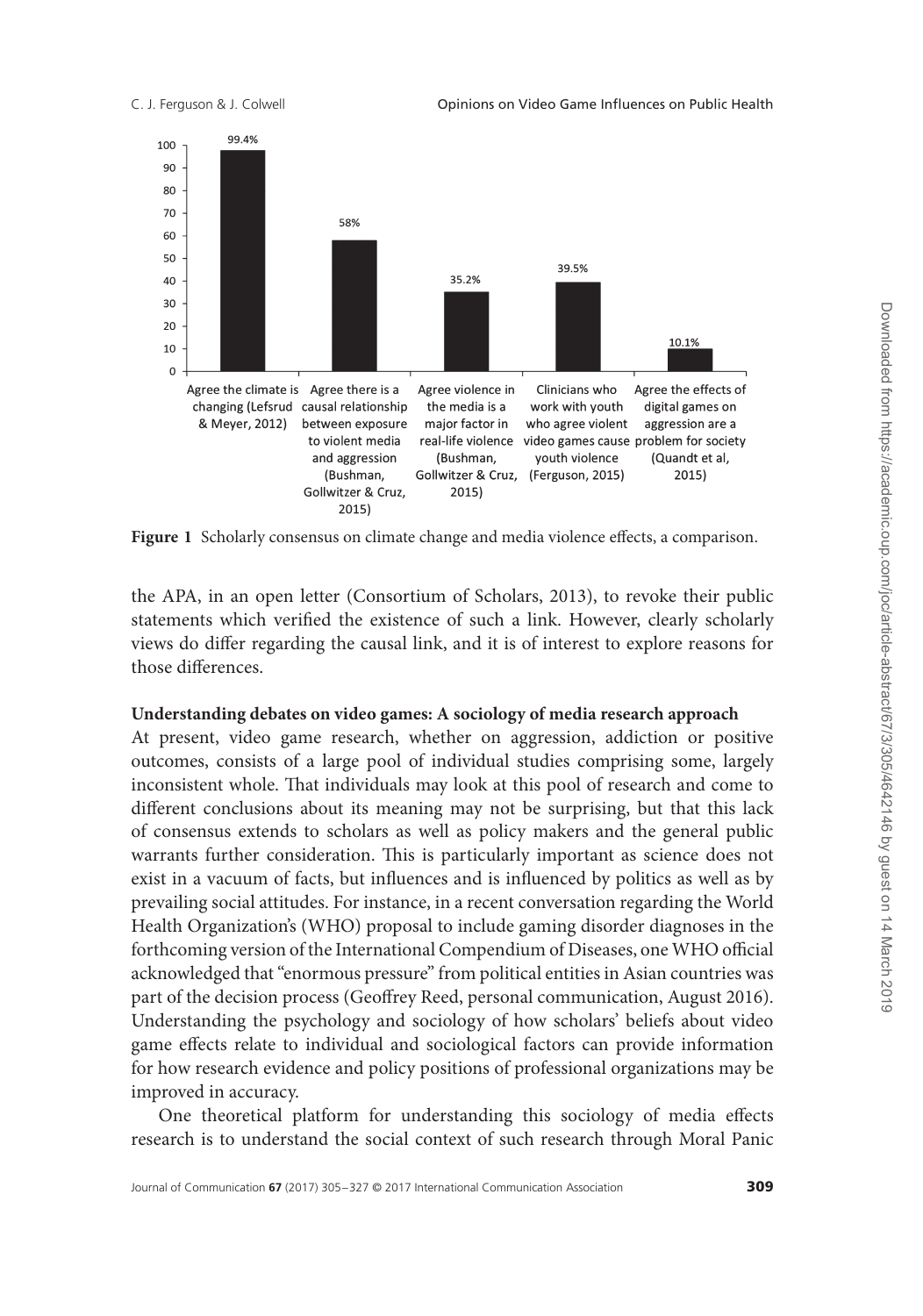Theory (MPT; Cohen, 1972). Put simply, MPT states that cultures create "folk devils" to explain perceived social crises. These folk devils function to create an explanation for the perceived crisis at which moral repugnance can be directed. Calls to eliminate the folk devil in question create an illusion of control over the crisis and the perception of hope that the crisis can be allayed (Ben-Yahuda, 2009).

Moral panics can take a wide range of forms, although it is well documented that media, particularly that with perceived offensive content, often serves as folk devil for perceived crises such as violent crime or teen sexual promiscuity (Bowman, 2016; Gauntlett, 2005; Kutner & Olson, 2008). Moral panics often focus on newer forms of media that may not yet have been embraced by large swaths of society, particularly older adults. As a key element, a negative social narrative forms about this new media, initially based on moral repugnance, rather than data. Once this occurs, the social narrative incentivizes stakeholders including policy makers, news media, and scholars to promote (rather than objectively test or scrutinize) the moral panic. Policy makers may need to be seen as "doing something" about the perceived crisis, news media receive more subscriptions or "clicks" based on sensational claims of crisis, and scholars achieve better grant funding, news coverage, and professional prestige. Figure 2 presents the Moral Panic Tsunami, first developed by Gauntlett (2005), that demonstrates the interchange between policy makers, news media, and scholars, all filtered through the incentives of a pre-existing social narrative.

The role of scholars in this process is of interest to this article and it is important to begin with the understanding that scholars are human and, as such, susceptible to both the biases and incentives that influence the attitudes and decisions of humans in general. One area where this can be witnessed is simply related to the nomenclature of video games themselves used for research studies. Many studies of both positive and negative influences of video game use focus on the shooting game genre. When the focus is on positive effects they are often referred to by the relatively innocuous term *action* games (e.g. Spence & Feng, 2010) but when negative effects such as aggression are considered the far more morally valanced term *violent* video game is used (e.g. Engelhardt, Mazurek, Hilgard, Rouder, & Bartholow, 2015) despite that the same shooter genre games are being employed in both sets of studies. This is just one indication that moral terminology is selective employed, whether consciously or unconsciously, by scholars to suit specific purposes.

This process could be seen on display after the 2012 Sandy Hook shooting in the United States during which 20-year-old Adam Lanza killed multiple school children and adults at an elementary school as well as his own mother, before taking his own life. As the investigation was kept confidential for 11 months, little was known about Lanza's video game habits. Ultimately, after the 11-month investigation, it would be revealed that Lanza preferred playing nonviolent games, particularly Dance, Dance Revolution, and Super Mario Brothers (State's Attorney for the Judicial District of Dansbury's, 2013). In the interim, some politicians, scholars, and news media eagerly linked the shooting to apocryphal claims about Lanza's alleged but ultimately false obsession with violent video games. Criminologists who have studied this issue point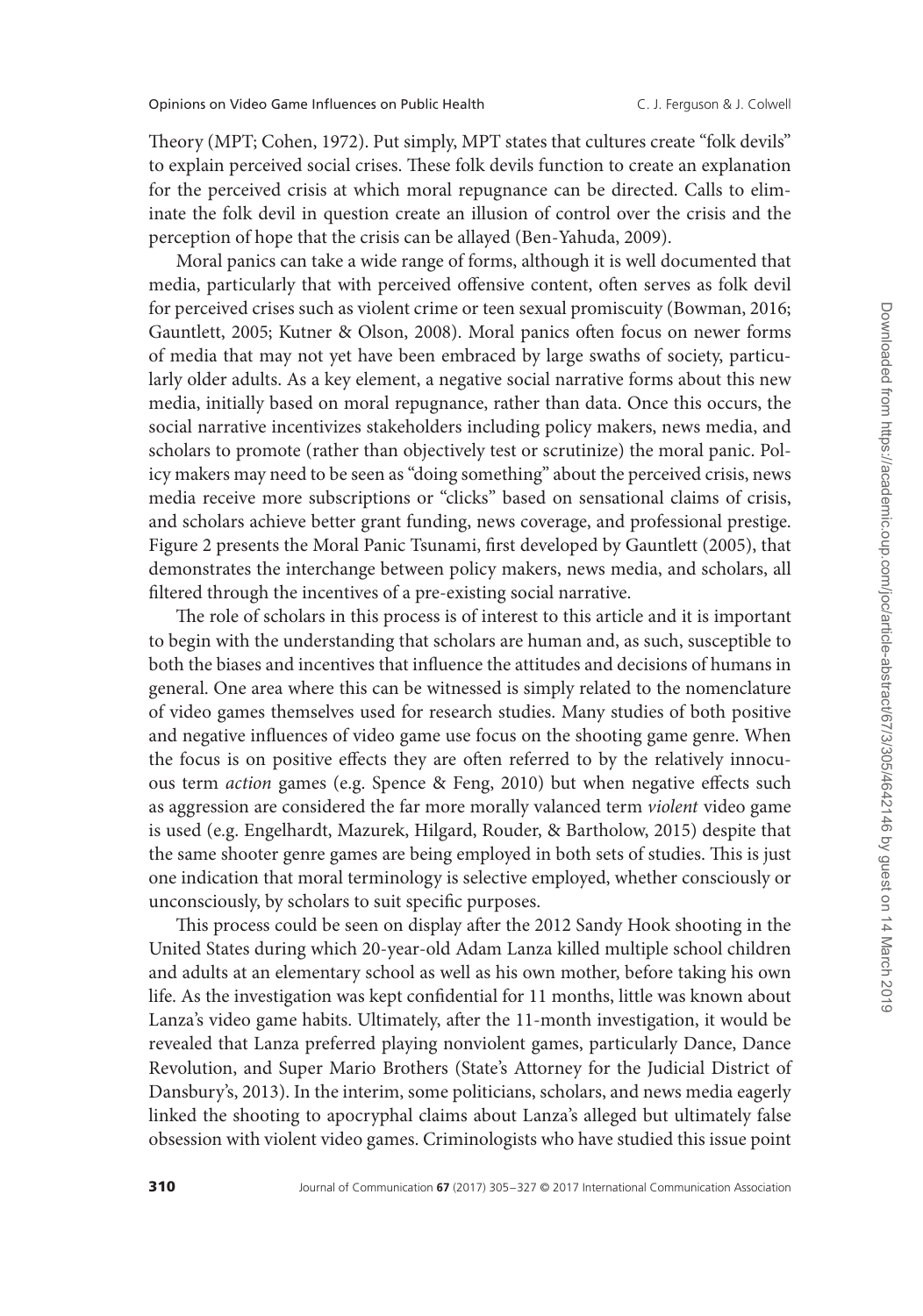

**Figure 2** The moral panic tsunami.

to it as an example of the "myth" linking violent video games to mass shooting events that is typical of a media moral panic (Fox & DeLateur, 2014).

# *The Goldilocks Effect*

One observation about media-based moral panics is that they tend to be generational in nature (Gauntlett, 2005; Kutner & Olson, 2008). That may be because, although media tends to continually push the boundaries of acceptability, individual tastes in media may be "locked in" according the media consumed in one's early years with a fair degree of continuity in media tastes over time (Himmelweit & Swift, 1976). Just as boundary pushing during one's own youth can seem artistically appropriate or serve the purpose of developing autonomy from the more conservative taste of society elders, so too can the boundary pushing of subsequent generations of youth appear to be beyond the pale of good taste. This creates what we refer to as the *Goldilocks Effect* in which each generation believes that its preferred media is "just right" ... neither too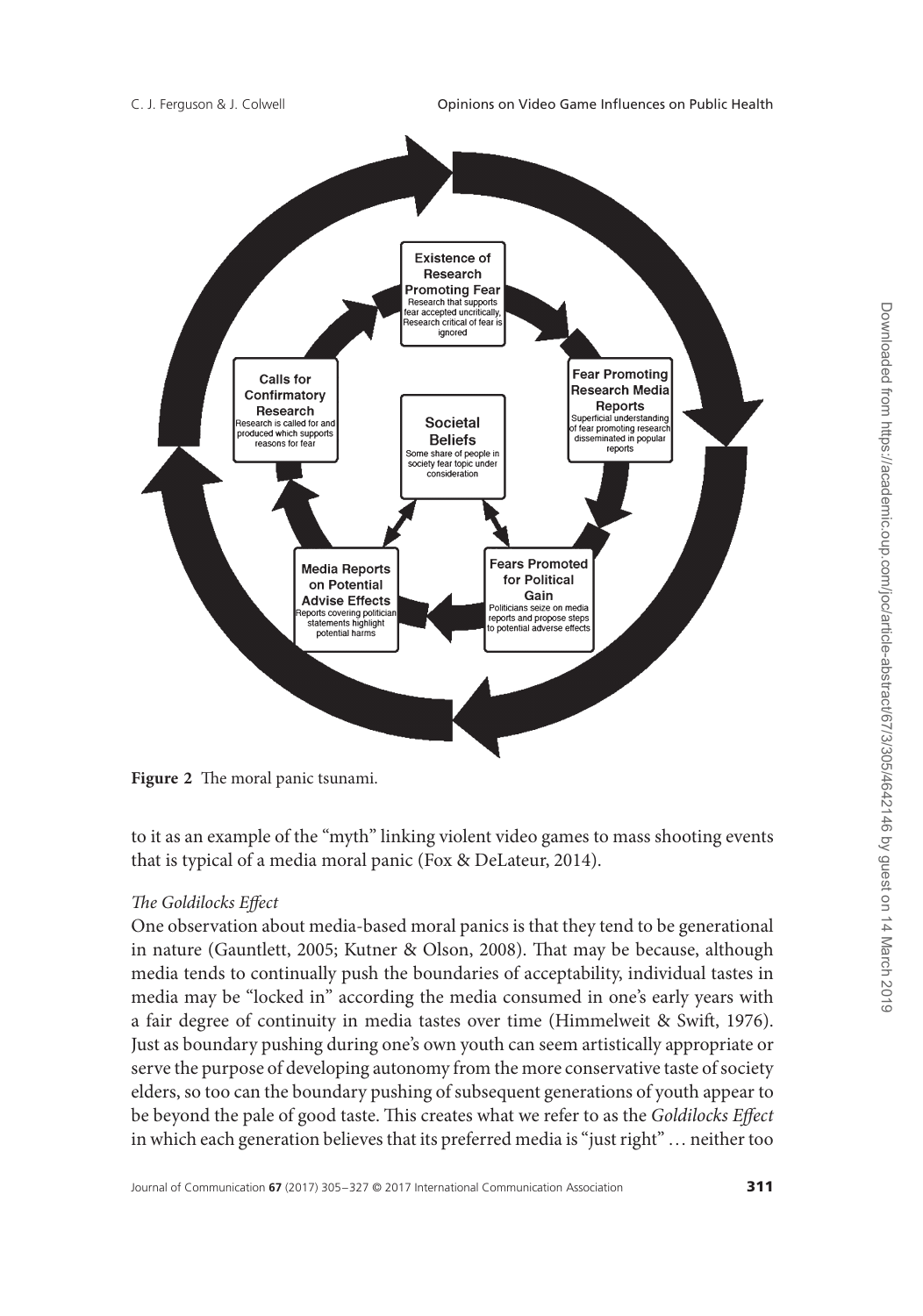morally restrictive, nor morally extreme. The emotional/moral reactions to *offensive* media may be translated to beliefs in the *harmfulness* of media, with science (particularly nontransparent in nature) being used as a cover for moral regulation (Critcher, 2009; Thompson, 2008).

These generational divides can appear in the form of age differences in regards to attitudes toward new media. Among both clinicians (Ferguson, 2015b) and the general public (Przybylski, 2014), age is a strong predictor of negative attitudes about video games. In fairness, biases may work in both directions with younger people defensive about their hobby (Kneer, Munko, Glock, & Bente, 2012), just as older people may be reflexively hostile toward it. However, this may have less to do with age, per se, but rather the selective exposure of individuals of different ages to new media. Older adults, being locked in to their own media preferences through the Goldilocks Effect, are slower to embrace new media and quick to become suspicious of its potential ill effects. In this sense, age may be a proxy for unfamiliarity with the media in question and that unfamiliarity breeding concern. According to one recent study, for instance, older adults worry little about the impact of an M-rated game they themselves played, but do worry about "violent video games" as an abstract concept (Ferguson, Nielsen, & Maguire, in press).

### *Individual level traits*

Other, individual-level factors may also play a role in suspiciousness to new media. These would include various personality or attitudinal factors that make some individuals prone to suspiciousness toward new media. For instance, some prior work has indicated that trait pacifism may increase concern about new media (Rothmund, Bender, Nauroth, & Gollwitzer, 2015). In addition, Ferguson (2015b) found that negative attitudes toward youth themselves also predicted negative attitudes toward video games. However, general personality variables and pacifism did not. Negative attitudes toward youth may be reflective both of difficulties adjusting to new cultural shifts indicated by new media. Negative attitudes toward youth may also reflect a tendency to endorse negative stereotypes of youth such as elevated violence or promiscuity or reduced respect or work ethic. Sociologist David Finkelhor (2010) has identified this concept as "juvenoia"; the tendency of some older adults (though not all, certainly) to disparage youth. Of course, some youth may also hold negative stereotypes of older adults, but these are less likely to reflect in negative attitudes toward new media. Little is known about what other intrapersonal variables might predict negative attitudes toward video games.

One possibility is that sanctimoniousness, the tendency to view oneself, perhaps self-deceptively, as more moral than others, may predict negative attitudes toward newer media. A certain degree of sanctimoniousness is a common human failing, but it is also likely that sanctimoniousness can be viewed as a trait, as indicated by a tendency to unrealistically present oneself as more moral than a typical person would be. Although a considerable field of research has examined moral judgment, less is known about moral judgments that are hostile or aggressive in form. Individuals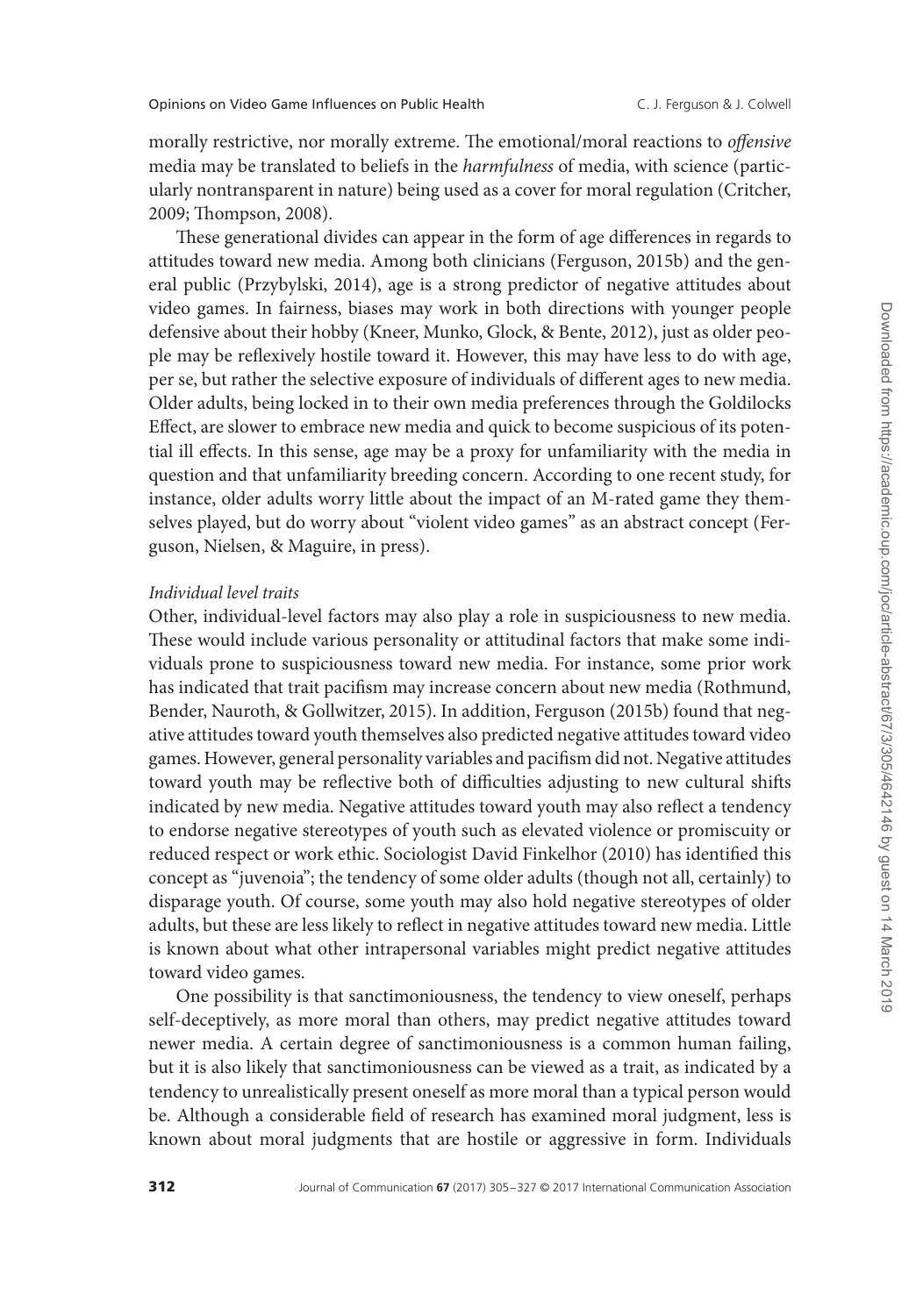high in sanctimoniousness may be quicker to negatively judge the activities of others, particularly activities which they don't like or value. Particularly, individuals high in sanctimoniousness may tend to view themselves as disinclined to appreciate media that is "offensive" and look down upon those who do. However, this has not yet been tested.

#### *The role of discipline*

In previous sections, we have examined the role that both generational culture and individual level traits may play in the development of negative attitudes toward video games. These elements may work equally for the general population as for scholars. Yet, among scholars, other issues may be at play such as discipline specific beliefs, ideologies, foci, and intellectual products. These can, themselves, result in discipline level differences regarding attitudes toward video games.

As noted in Quandt et al. (2015), the identification of disciplines and emerging fields that may overlap disciplines can be complex. However, we focus on three broad categories, namely communication/media scholars (henceforth just "media scholars"), psychologists, and criminologists. Naturally, the boundaries between these three fields are not necessarily distinct (indeed one of the authors of this article has involvements in all three). At the same time, the three fields may possess different approaches, assumptions, and methodologies that create different attitudes toward new media such as video games.

Of the three, media scholars arguably may be the most diffuse, potentially including individuals with degrees in not only communications, but an expanding array of programs in games studies, digital games research, letters and literatures, etc. Nonetheless, our conceptualization of this field was similar to that of Quandt et al. (2015), if perhaps not limited specifically to digital games research, but likely comprisied of scholars who identified with organizations such as the International Communication Association or European Communication Research and Education Association (ECREA). Such scholars may have qualifications in multiple areas, but are unified by selecting media as their primary focus of study. Quandt et al. (2015) identified this area, particularly the emerging subfield of digital games research, as possessing fairly homogeneous assumptions, particularly related to relatively optimistic views about the role of media in society. By contrast to both psychologists and criminologists, media scholars may have a deeper interest in understanding the medium itself rather than as something done to people and as the catalyst for harmful (or even positive) outcomes.

Alongside media scholars, much of the debate on negative video game influences, particularly regarding aggression and violence, has been fueled by research from psychology and even social psychology specifically. In such cases, research findings from laboratory tests of mild aggression (e.g. delivering annoying bursts of white noise, or putting someone's hand in a bucket of ice water) have been extended to criminal violence or compared to medical public health concerns (see Markey, Males, French & Markey, 2015a, for discussion). Although most psychologists do not study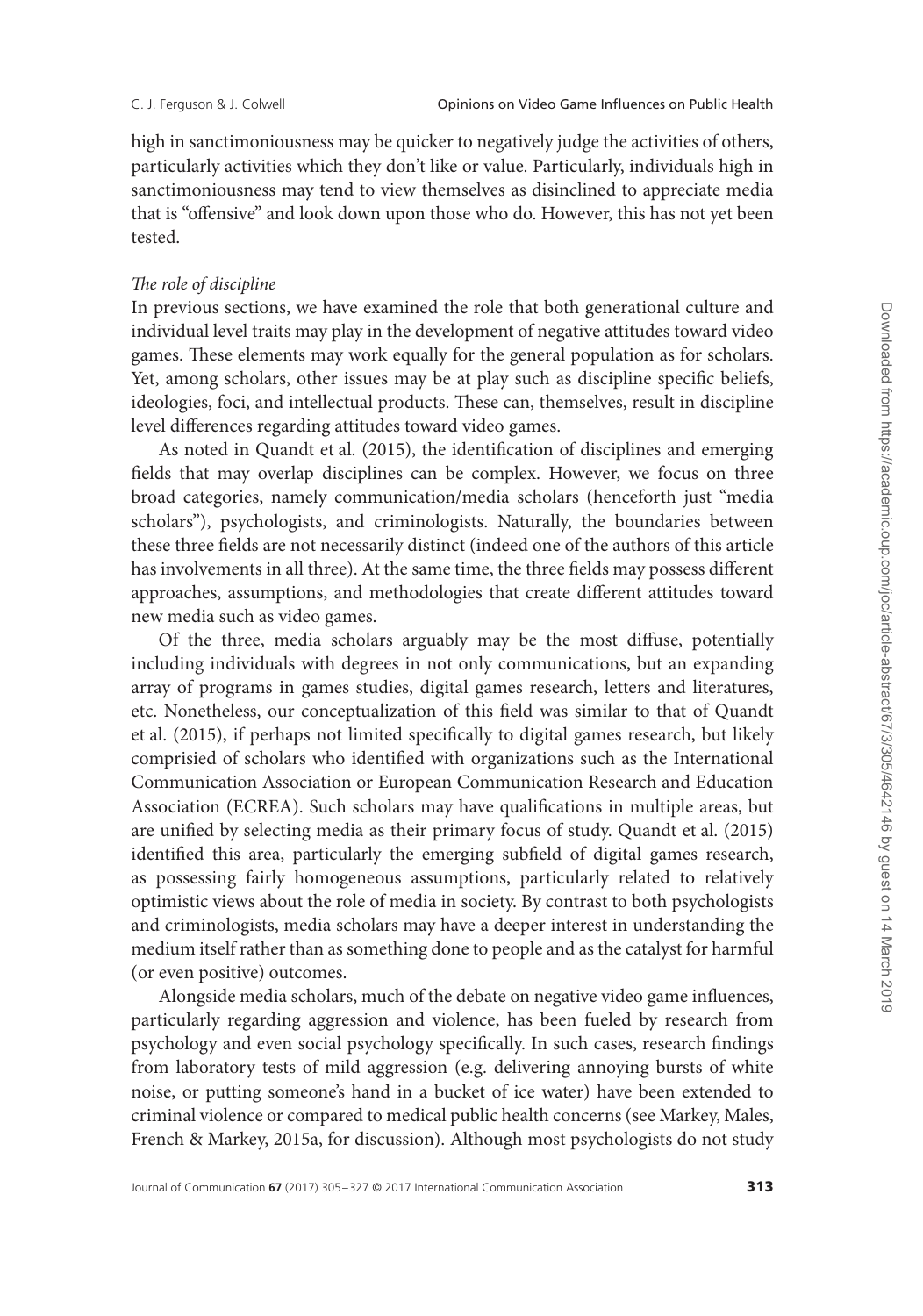criminological issues directly, they may tend to carry a set of assumptions about the influence of modeling in human behavior that may cause them to endorse the notion that automatic modeling from media (whether of positive or negative behaviors) may occur more readily than other fields may believe. Particularly given that modeling/social learning theory is itself a core product of psychology, psychologists may be particularly keen to apply this theory to video game influences and even extend this into criminological issues.

Perhaps surprisingly, much of the debate on video game violence influences has progressed without consideration of criminological analyses, even when criminological outcomes are considered (although see Markey, Markey & French, 2015b). This is not to say that criminologists have been inactive in considering media violence effects. For instance, criminologists have meta-analyzed links between media violence and serious physically aggressive behavior (Savage & Yancey, 2008). Other scholars have examined whether genetics could explain links between television viewing and adult crime (Schwartz & Beaver, 2016) or whether video games could influence copycat criminal behavior (Surette & Maze, 2015). However, sound criminological input has often been lacking from much of this debate.

One possibility is that criminologists are less invested in the video game violence issue than are psychologists. Although speculative, this may be because media effects theory is largely a product of social psychology, whereas criminology is concerned with other matters. Criminologists may also be less inclined to consider the minor acts of aggression studied in social psychology laboratories as analogous to serious acts of violence in the real world. Criminologists are also accustomed to multivariate analyses of risk factors with an interest in studying which factors have the greatest impact on crime and may have less interest in factors they perceive as having a minor or negligible influence on crime. As such, criminologists may be less inclined to "buy" the argument raised by some social psychologists (e.g. Anderson, 2011; Saleem & Anderson, 2012) that video game influences on relevant behaviors are similar or greater in magnitude compared to abusive parenting or poverty, having spent more time directly studying the influence of these issues among actual offender populations.

Taken together, it may be possible that concerns about media may be discipline specific. This has not yet, to our knowledge, been tested empirically.

#### **The current study**

Previous research has indicated that scholars often differ regarding their attitudes toward video games. However, little information is available about why these scholarly opinions differ. Nor is much information available about the degree to which concerns about games may differ between disciplines.The current project seeks to address these issues using a sample of criminologists, psychologists, and media scholars. The basic design of this study was based on that of Ferguson (2015b), albeit with a different sample and several different research questions.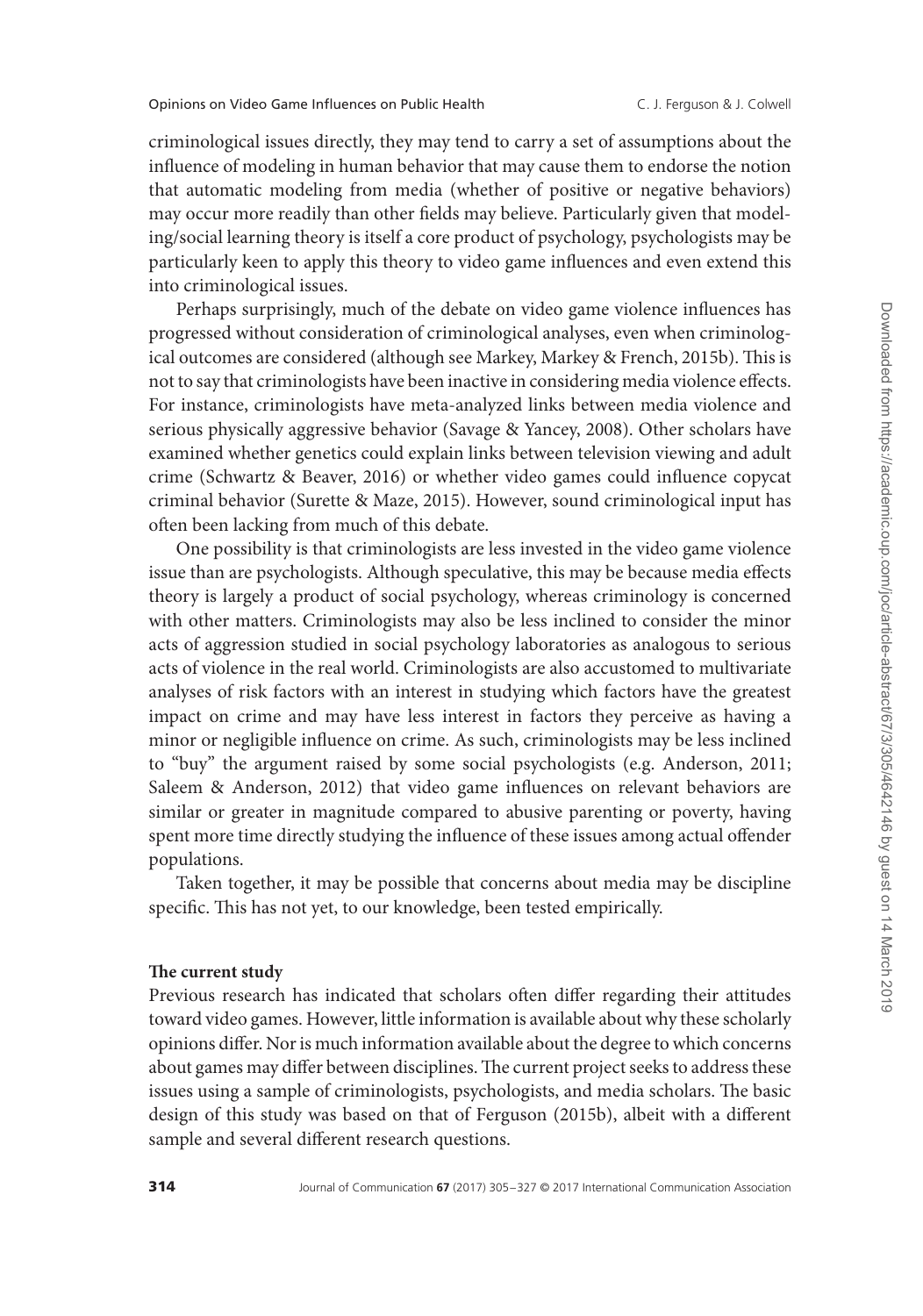Several hypotheses were tested. Based on prior research or gaps in the same, it was hypothesized that:

H1: Older scholars would hold more negative attitudes about video games than younger scholars.

H2: Scholars who held more negative attitudes toward youth would also hold more negative attitudes toward video games.

H3: Sanctimoniousness would be predictive of negative attitudes toward video games.

H4: Once prior experience with video games is controlled, age will no longer predict negative attitudes toward video games.

H5: Criminologists, being more experienced with crime data, would hold more skeptical attitudes regarding links between violent games and youth assaults specifically (as opposed to general negative attitudes toward games) than other scholars.

# **Methods**

#### **Participants**

Participants in this study were 175 criminologists, psychologists, media scholars, and a small number of scholars who did not identify with any of those three categories (i.e. pediatric or psychiatric researchers, etc.). The mean age of the sample was 39.81  $(SD = 12.73).$ <sup>1</sup> Regarding gender, 59.4% were male, with the majority of the sample identifying as Caucasian (90.6%). Regarding discipline, 26.9% identified as criminologists, 39.4% identified as communication/media scholars and 23.4% identified as psychologists, with the remainder as "other" scholars. Overall, the sample did not spend significant weekly time with video games. Mean time spent gaming per week was 3.63 hours (*SD* = 0.44), with the mode reply, 0 hours ( $n = 80$ ; 45.7%).

#### **Materials**

All instruments described below used a 5-item Likert scale and demonstrated adequate psychometric properties unless otherwise discussed. All items were embedded in a larger survey which contained 22 distractor items, as well as two checks for unreliable reporting. One was "Please mark this item as 4," and the other "Great white sharks make excellent family pets (answer truthfully not humorously)." Based on responses to these checks, 22 respondents were removed from a dataset of 196, leaving a sample of 175.

#### *Negative attitudes towards videogames*

Eight scale items were adapted from the Quandt et al. (2015) study (e.g. "The addiction effect of video games on kids and teens are a problem for society"). The items chosen covered mental health as well as aggressive behavior (e.g. "Using video games in health interventions has potential"). Coefficient alpha was 0.75 for this measure.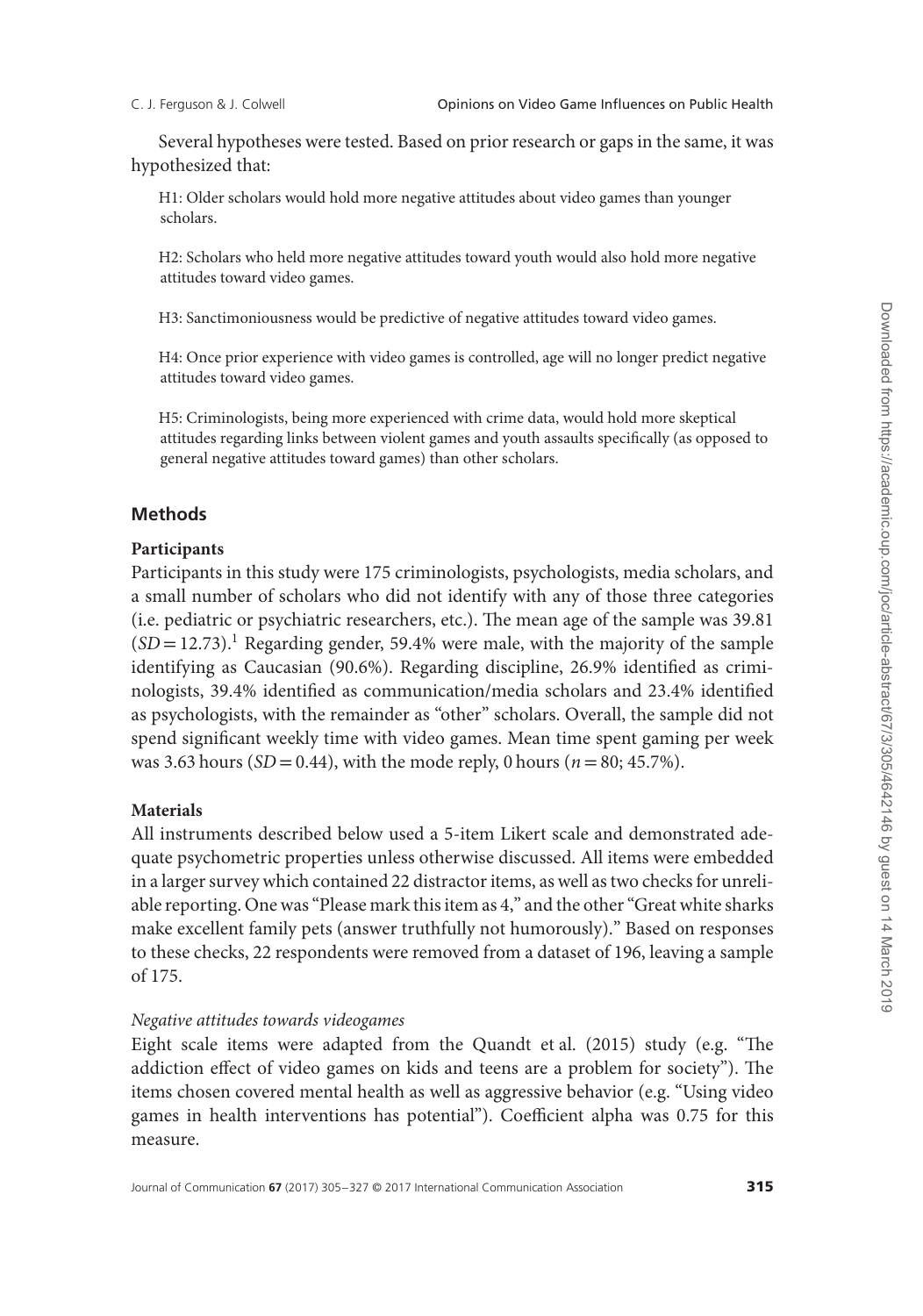Opinions on Video Game Influences on Public Health **C. J. Ferguson & J. Colwell** 

#### *Negative attitudes towards youth*

A 4-item scale was used from Ferguson (2015b), but one item was removed due to poor reliability with the other three items ("kids and teens today are more narcissistic than they were in previous generations"). The aim was to measure perceptions of worsening qualities in youth. Coefficient alpha for this measure was 0.77.

# *Sanctimonious self-deception*

This refers to self-perceptions of higher morality than others. The measure used was the 20 item "impression management" scale from the Balanced Inventory for Desirable Responding (BIDR; Paulhus, 1991). An example question is "I always obey laws even if I am unlikely to get caught." Coefficient alpha was 0.77 for this measure.

### *Demographics*

Participants were also asked about their age, gender, ethnicity, discipline (criminology, psychology, etc.), and hours spent video gaming in a typical week over the previous 6 months. This final variable demonstrated significant skew given a high frequency (45.7%) of scholars who reported no video game exposure at all in a typical week. OLS regression is generally robust to non-normal variables (Wilcox, 2012), nonetheless, the analyses involving this variable were run both with and without square-root transformation to correct the skew.

# **Procedure**

Surveys were put online through SNAP software. Participants were recruited from a variety of sources to attempt maximum representativeness. This included listserves for scholars including through APA listserves as well as social media pages for psychologists, media scholars, and criminologists. This resulted in a high number of psychologist and media scholar respondents. Criminologists (including criminal justice scholars) were further sampled through the PsycINFO data base using the subject search term (crime OR crimin\*). The corresponding authors of the first 200 studies so identified were solicited via email. Forty-seven criminologists responded giving a 23.5% response rate. This response rate appears to be fairly normative for an external sampling approach, particularly without compensation (Kaplowitz, Hadlock, & Levine, 2004). Given that direct recruiting was not used for media scholars or psychologists, response rate is not known for these groups. The resultant sample is, of course, nonrandom. No compensation was offered for participation.

Despite the nonrandom nature of the sampling procedure, the resultant sample generally resembled the professional populations from which they were drawn on key demographics. First, the overall gender and age demographics were similar to those of a previous sample of media scholars (Quandt et al., 2015, *M* age = 36.05; males  $=64%$ ). Our sample of criminologists closely matched published membership data for the Academy of Criminal Justice Scientists (2015;  $M$  age = 40.28 vs. 47.13) although male gender was higher in our sample (male gender  $=74.5$  vs. 61.2% for ACJS members with academic appointments. However, proportion of male ACJS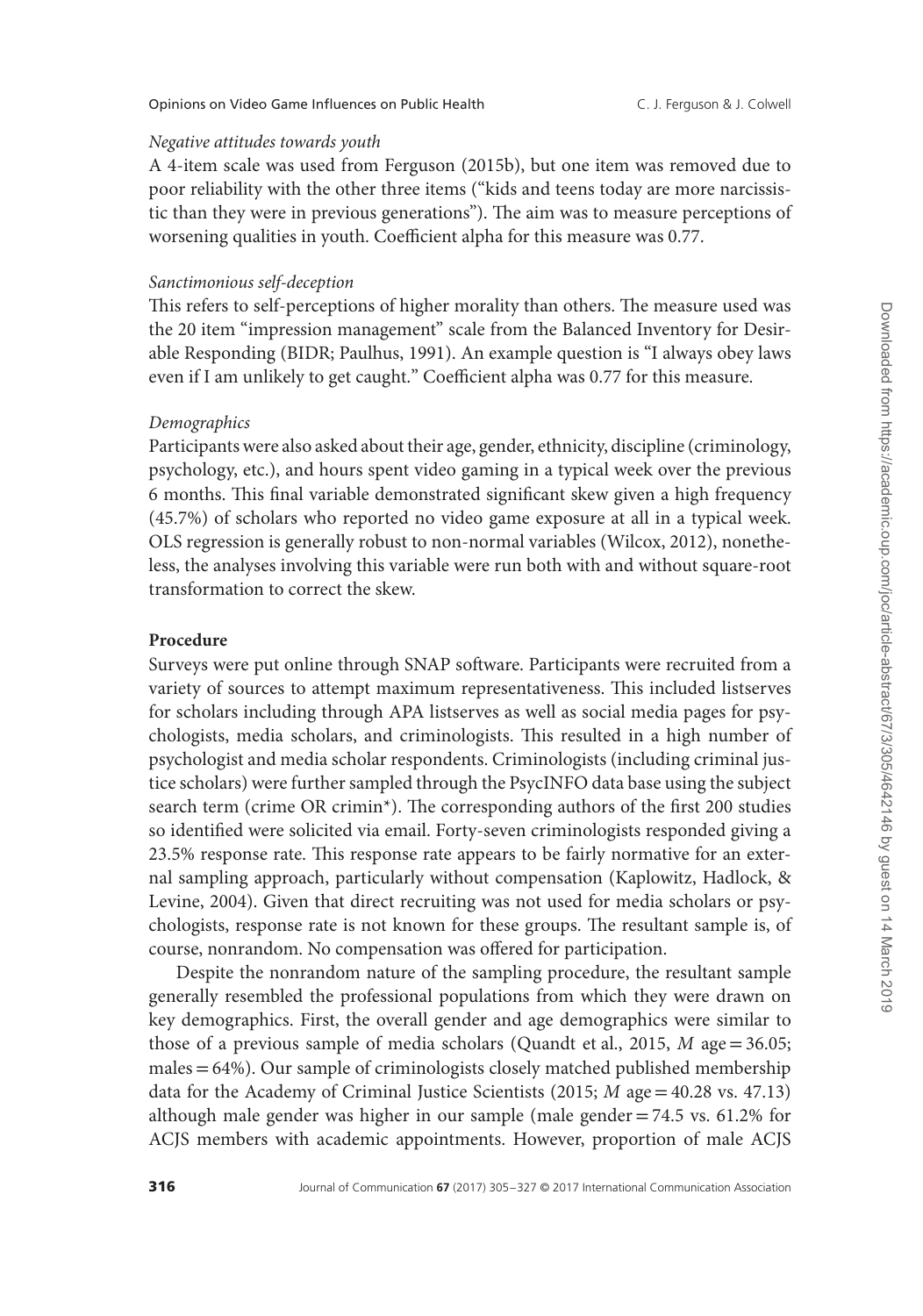members with tenured positions was 69.5% similar to our sample). Data on gender among media scholars were similar for our sample as for the membership of the International Communication Association (personal communication with Julie Randolph, October 2016, 50.7% male vs. 48.2%). However, the ICA did not track age data. Data for psychologists were similar for male gender as for full members of the Association for Psychological Science (2016; 61.0 vs. 54.2% of APS members who reported their gender), as clear demographic information for APA membership was not available to the authors at the time of this writing. Age information was not available from the Association for Psychological Science. Thus, though certainly few samples are perfect, what data are available suggest that our sample generally resembled the populations from which they were drawn in regards to demographics.

Data were analyzed using SPSS software. Hierarchical regression with stepwise analyses was used to assess age, gender, video game experience, attitudes toward youth, and sanctimoniousness influences on attitudes toward video games. All variables other than video game experience were added on the first step, with video game experience added on the second step to assess whether this variable would account for any age effect. Pairwise deletion was used for all regressions.

# **Results**

# **H1, H2, H3, H4**

The first four study hypotheses, namely involving the impact of age, negative attitudes toward youth, sanctimoniousness, and video game experience influences on video games were examined using hierarchical stepwise regression. A bivariate correlations table of age, gender video game experience, and negative attitudes toward video games is presented in Table 1.

An initial model was statistically significant  $[R=.365,$  adj  $R^2=.128, F(1,$  $170$ ) = 26.21,  $p < .001$ ]. Multicollinearity diagnostics were negative with highest VIF at 1.121. These results are presented in Table 2. This model included only negative attitudes toward youth ( $\beta$  = .365) as predictor of negative attitudes toward video games. A second model including age also proved to be significant [*R*=.414, adj  $R^2 = .162$ ,  $F(2, 169) = 17.51$ ,  $p < .001$ . This model retained negative attitudes toward youth ( $β = .353$ ) but also included age as a significant predictor of negative attitudes

Variable 1 2 3 4 1. Age 1.00 −*.*047 −*.307<sup>\*</sup> <i>.*219<sup>\*</sup> 2. Gender 1*.*00 −*.*024 *.*063 3. Video game experience 1*.*00 −*.*436<sup>∗</sup> 4. Negative attitudes toward video games 1*.*00

**Table 1** Bivariate Relationships Between Age, Gender, Video Game Experience, and Negative Attitudes Toward Video Games

<sup>∗</sup>*p<*.01.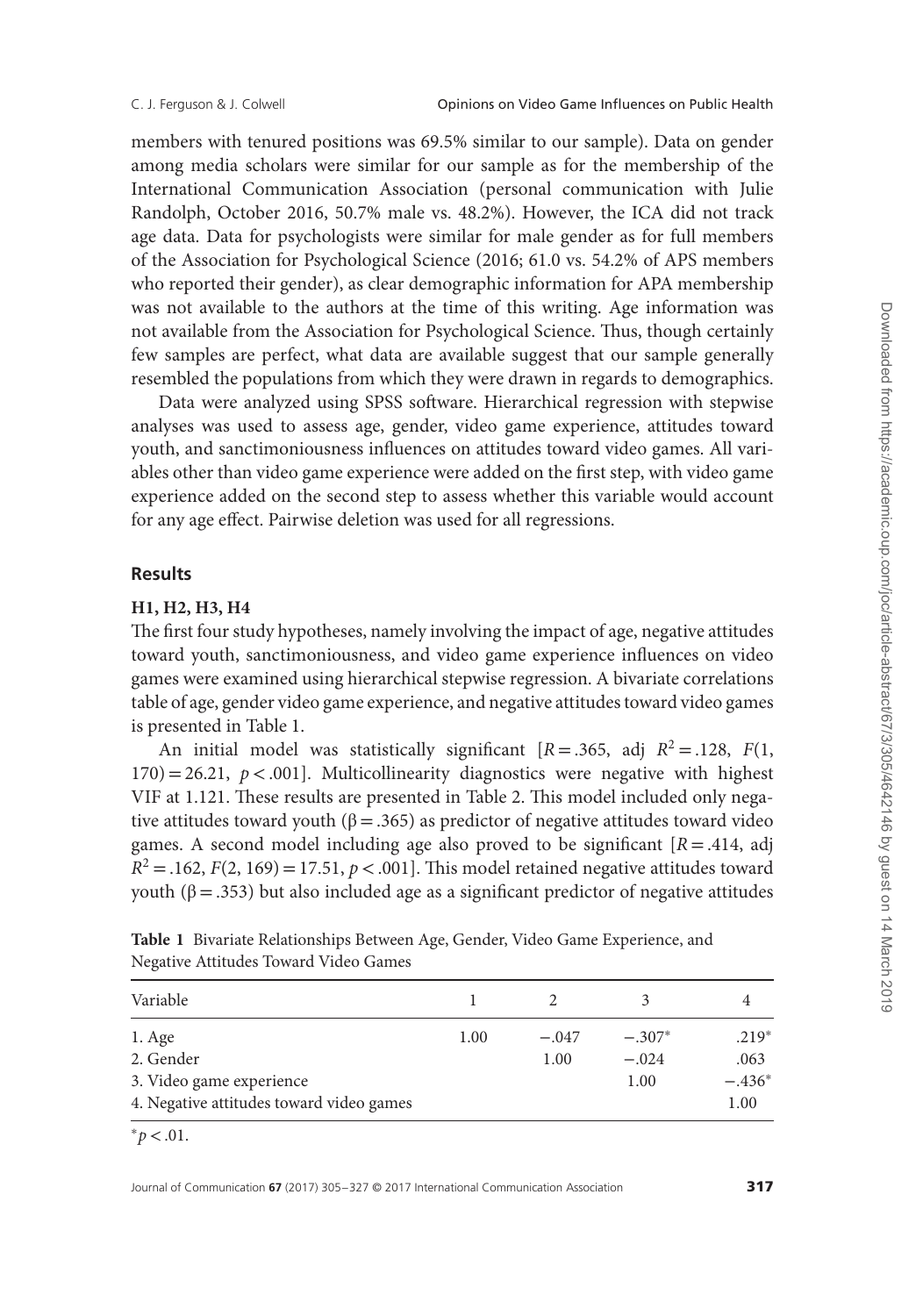Opinions on Video Game Influences on Public Health C. J. Ferguson & J. Colwell

| Variable                                  | <b>Beta</b> | 95% Confidence Interval | $t$ -Test | <i>p</i> -Value |
|-------------------------------------------|-------------|-------------------------|-----------|-----------------|
| Model 1                                   |             |                         |           |                 |
| Negative attitude toward youth            | .365        | (.230, .486)            | 5.12      | $-.001$         |
| Model 2<br>Negative attitude toward youth | .353        | (.216, .476)            | 5.02      | $-.001$         |
| Age                                       | .195        | (.049, .333)            | 2.77      | $=.006$         |
| Model 3                                   |             |                         |           |                 |
| Negative attitude toward youth            | .309        | (.169, .437)            | 4.71      | $-.001$         |
| Age                                       | .086        |                         | 1.26      | $=.210$         |
| Video game experience                     | $-.367$     | $(-.232, -.488)$        | $-5.33$   | $-.001$         |

**Table 2** Prediction of Negative Attitudes Toward Video Games Among Scholars

toward video games ( $β = .195$ ). Neither gender nor sanctimoniousness predicted negative attitudes toward video games in these models, nor the third. These results support H1 and H2, but not H3.

In the third model, exposure to video games was added to the equations on a second hierarchical step. This was done to test the possibility that experience with video games rather than age per se may be the defining characteristic regarding negative attitudes toward video games. The resultant model was statistically significant  $[R = .540, \text{ adj } R^2 = .279, F(3, 168) = 23.05, p < .001]$ . Both video game experience ( $\beta$ =−.367) and negative attitudes toward youth ( $\beta$ =.309) predicted negative attitudes toward video games. Neither gender nor sanctimoniousness predicted negative attitudes toward video games nor, with video game experience in the equation, did age ( $\beta$  = .086). This suggests that video game experience, rather than age, is the most crucial variable of the two, in regards to negative attitudes toward video games. When the results were rerun using the square-root transformation to correct the skew in the experience variable, results did not significantly change, although the experience variable did increase in magnitude ( $β = -0.486$ ). These results support H4.

# **H5**

The final hypothesis related to different scholars' opinions about whether violent video games contribute to youth assaults in the real world, examining the specific response to this item. Current results reflected general skepticism on this topic, with only 15.3% of scholars agreeing or strongly agreeing with the potential for links and 70.1% disagree or strongly disagreeing. However, a one-way ANOVA was used to examine whether criminologists were more skeptical than psychologists or media scholars about links between video games and youth assaults.

Results were significant  $[F(2, 154) = 3.919, p = .022, r = .158, 95\% \text{ CI} = .010,$ .299]. Both criminologists (*M* =1.979, *SD* =0.944) and media scholars (*M* =1.971,  $SD = 1.248$ ) were more skeptical of violent video game effects than were psychologists (*M* =2.561, *SD* =1.205). Bonferroni post hoc tests indicated that psychological scholars significantly differed from media scholars  $(p = .031)$  and criminologists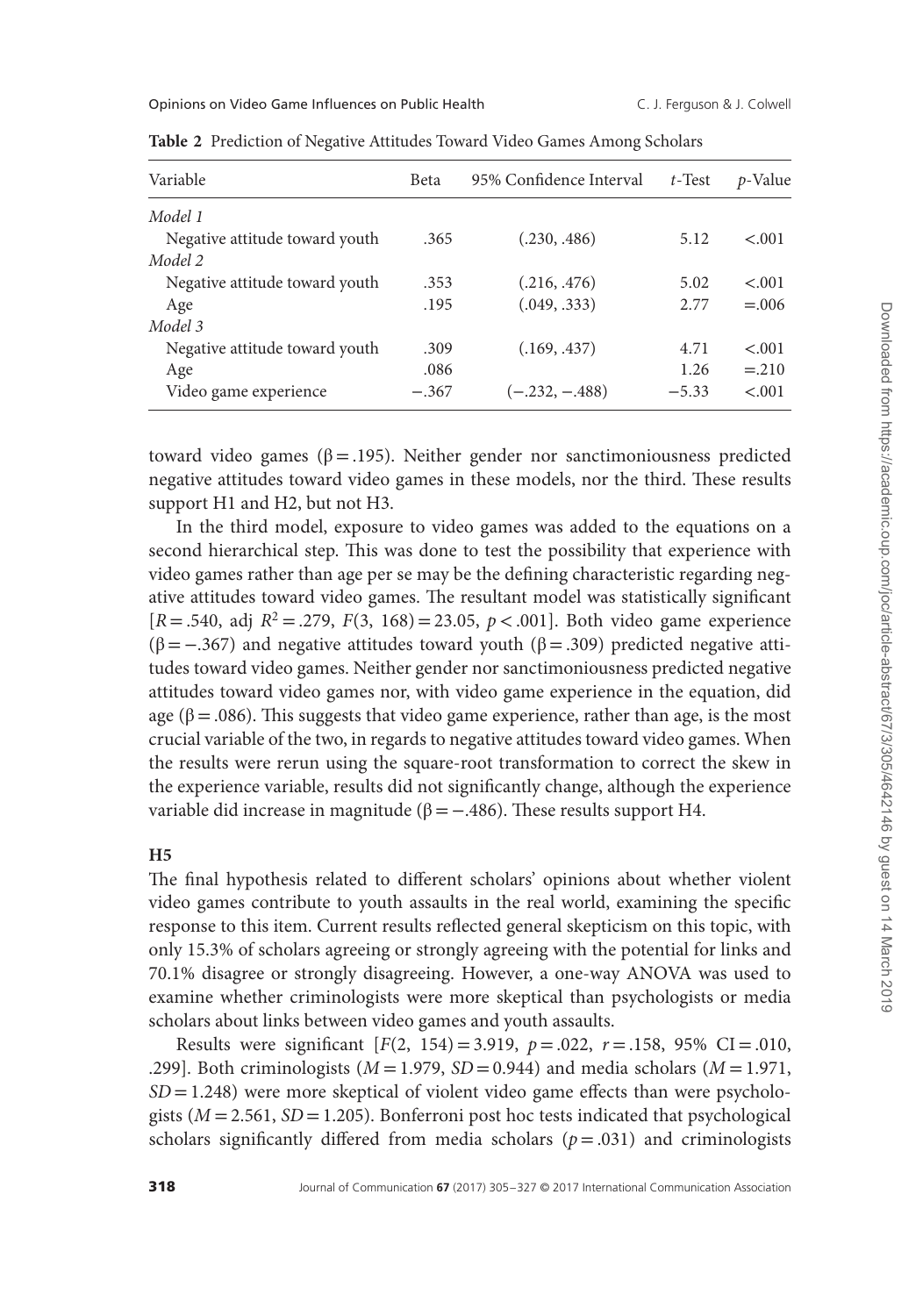$(p=.058)$  just above the threshold for significance on attitudes toward video game violence, but media scholars and criminologists did not differ  $(p=1.00)$ . Thus, H5 was partially supported.

### **Follow-up exploratory analyses: Profession and video game experience**

Planned analyses demonstrated relationships between both profession as well as video game experience and negative attitudes toward youth in predicting negative attitudes toward video games. One question that arises is whether these are separate processes or somehow related. For instance, media scholars may hold more positive attitudes toward video games for disciplinary reasons, or may simply play more video games than do psychologists. With this in mind, we conducted further, exploratory analyses. To do so, we created dummy codes for each of the professions, media scholars, criminologists, and psychologists.

First, we examined whether particular disciplines were associated with more negative attitudes toward youth. Bivariate analyses revealed no effect for media scholars (*r* =.06, *p*=.425), or criminologists (*r* = −.122, *p*=.109). Results for psychologists just missed the threshold for significance ( $r = .148$ ,  $p = .051$ ). All effect sizes were very small, suggesting minimal disciplinary relationship with negative attitudes toward youth. Thus, processes related to discipline and attitudes toward youth will be considered largely distinct.

Related to the matter of experience with video games, however, a clear relationship emerged between media scholars and greater experience playing video games (*r* =.374, *p<*.001). By contrast criminologists played fewer video games (*r* = −.250, *p* = .001). Results for psychologists were nonsignificant (*r* = −.136, *p* = .072). Thus, disciplines do clearly differ in relation to their exposure to video games. For media scholars, greater exposure may not be unexpected. However, these correlations did not line up with attitudes toward video games, which were worst for psychologists, not criminologists. This suggests that disciplinary differences cannot be ascribed wholly to exposure to games, particularly for differences between psychologists and criminologists. Experience with video games was not related to negative attitudes toward youth (*r* = −.139, *p*=.067).

Examining this further, we reran the hierarchical stepwise regression, removing the nonsignificant sanctimonious variable and adding the profession dummy code variables on the second step and hours spent gaming on the third. As before, negative attitudes toward youth ( $β = .355$ ,  $p < .001$ ) and hours gaming ( $β = -.220$ ,  $p = .001$ ) were predictive of negative attitudes toward video games. Of the professions, only media scholars (β=−.394, *p<*.001) were predictive of attitudes toward video games. The overall model was significant  $[R = .650, \text{ adj } R^2 = .409, F(4, 168) = 30.77,$ *p<*.001].

Reanalyzing this regression with video games and youth assaults specifically as outcome, results indicated that only male gender (β=−.180, *p*=.016), and psychology profession (β =.165, *p*=.028). The overall model was significant [*R*=.292, adj  $R^2 = .069, F(3, 168) = 5.23, p = .002$ .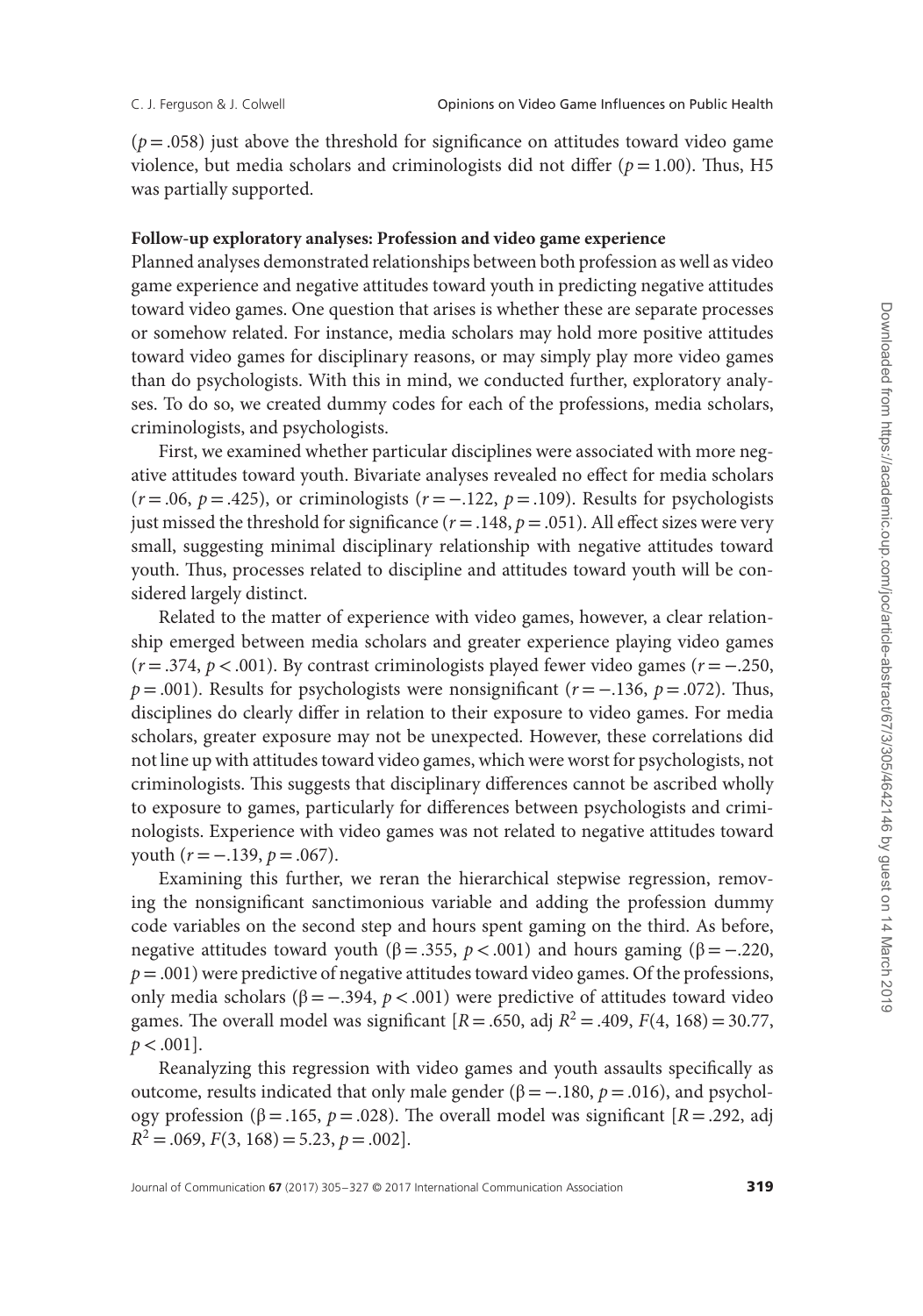# **Discussion**

Debate continues among academics regarding the potential negative impact of video games on youth, including in realms such as violence (Bean & Groth-Marnat, 2016), addictions (Griffiths et al., in press), as well as positive effects such as educational benefits (Annetta, 2010). Thus, it may be helpful to understand why scholars may look at similar groups of data and come to very different conclusions. This study sought to address this issue with a sample of 175 scholars, most of whom were criminologists, psychologists, and media scholars. It is worth noting that our sample was not a gaming sample with almost half the participants (45.7%) reporting no video game playing experience at all.

In relation to the study hypotheses that age (H1), negative attitudes toward youth (H2), and sanctimoniousness (H3), results supported the first two hypotheses, but not the third. Scholars who are older and who hold more negative attitudes toward youth are also more likely to endorse negative views toward video games. This is consistent with previous work with both clinicians (Ferguson, 2015b) and the general public (Przybylski, 2014). The relationship between age and negative attitudes toward video games is not surprising, as this is consistent with the expectations of MPT and previous generational struggles over media. The correlation with negative attitudes toward youth themselves is interesting, however, suggesting that fears of new media may relate to broader fears about youth and the loss of control over popular culture perceived by some older adults. This observation is consistent with the concept of juvenoia (Finkelhor, 2010) or the fear of youth by some older adults. Finkelhor has proposed the concept of juvenoia as one aspect that drives technopanic or extreme alarmist responses to and claims about new media.

The null result for sanctimoniousness perpetuates continued difficulty identifying personality variables that may influence attitudes toward video games. It's possible that negative attitudes toward video games may have little to do with intrapersonal qualities and may simply be generational or a product of generational struggles. Of course, it may simply be that intrapersonal variables that predict attitudes toward new media haven't been identified yet.

Given that age is a predictor of negative attitudes toward video games, it is possible that negative attitudes toward video games may have less to do with age per se, and more to do with experience gaming. Some prior research (e.g. Ivory & Kalyanaraman, 2009) has indicated that people tend to be more afraid of video games in the abstract, with fewer concerns once exposed to games. Thus H4 tested whether experience gaming was more crucial than age in predicting attitudes toward video games. Indeed, results indicated that this is the case. It may be that fears of video games thrive on unfamiliarity. To the extent that older adults' knowledge of video games is limited to short but alarming news clips, older adults may not be fully informed of the video game experience. It's worth noting that our study only considered scholars' current gaming experience. It's possible some scholars may have had past gaming experience or children who game and these exposures may also influence attitudes.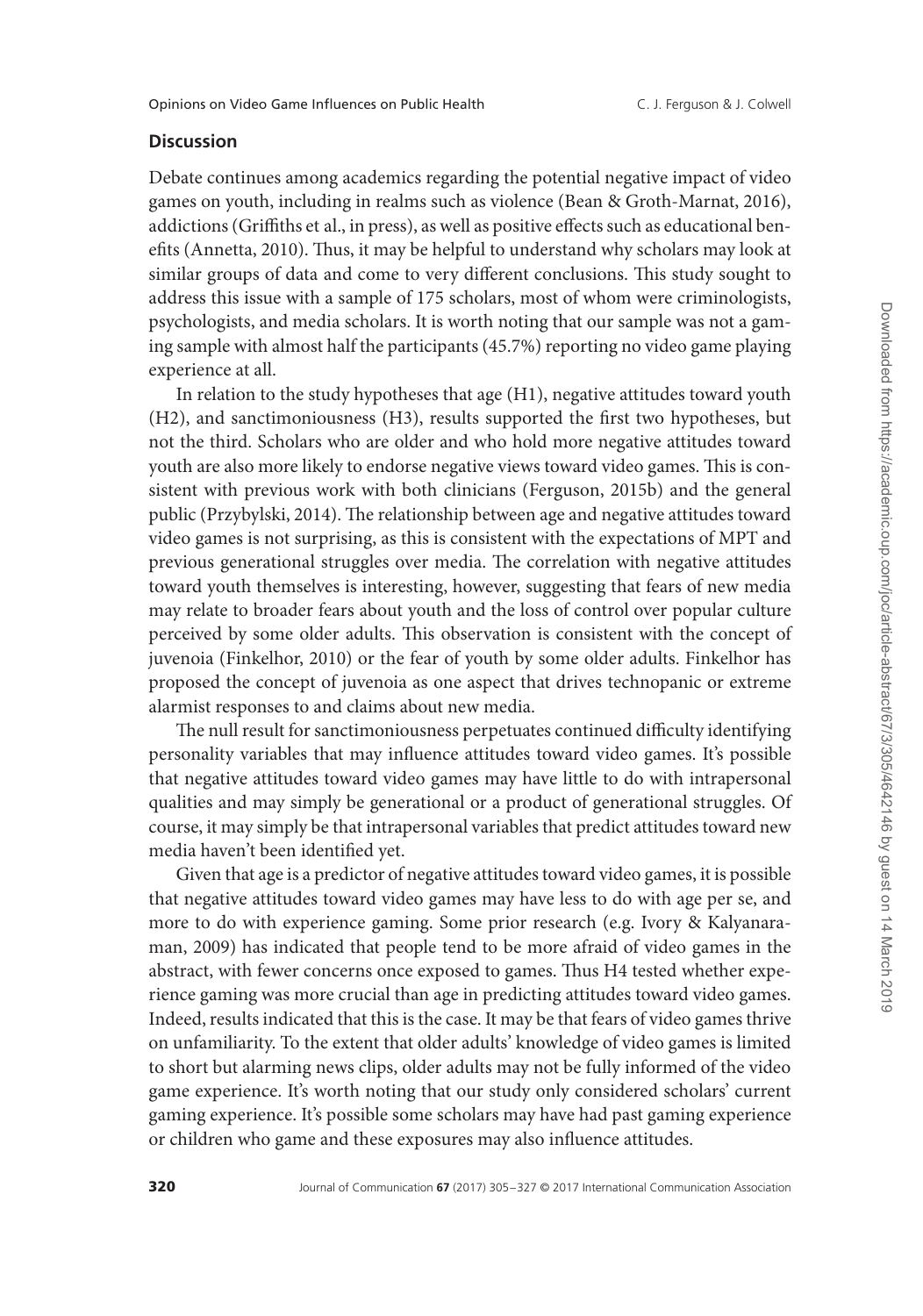Results also indicate disciplinary differences in scholars' perceptions of the video game violence debate (H5). Overall, scholars were skeptical that violent video games contribute to youth assaults with only 15.3% endorsing such views and 70.1% opposed. Nonetheless, results indicated that psychologists were more inclined to endorse direct links than were either criminologists or media and communication scholars. One reason for this may be that media effects theories are largely a product of social psychology and psychologists may be more familiar with and supportive of such beliefs than other scholars. Further, psychologists' main advocacy organization, the APA, has promoted negative beliefs about violent video games, often to considerable controversy.

Overall results indicate that scholars disagree widely regarding video game influences and that scholars do not appear to be immune to the types of generational and experience effects that influence opinions in the general public. These observations offer cautions that scholarly pronouncements on video games may often reflect generational biases rather than careful and consistent reflections of good data. With this in mind, it may be unwise for professional advocacy organizations such as the APA to take strong stances one way or another on media effects as beliefs in such effects may prove to be ephemeral and emotional rather than objective.

These results suggest that the pattern of age and experience related opinions about new media, often tied toward hostility to youth themselves, are in keeping with those expected by MPT (Gauntlett, 2005). Scholars appear to be no more immune to these patterns than are members of the general public. This is important to examine further to the degree that scholars may be called upon to provide "studies" specifically designed to support a pre-existing moral panic. This phenomenon was on vivid display following the 2012 Sandy Hook shooting when politicians such as Senator Jay Rockefeller called for "studies" of violent video games while specifying that such studies would be used to promote antigame regulation (Boleik, 2012), although it turned out the shooter, Adam Lanza, was more interested in nonviolent games such as *Dance, Dance Revolution* than violence (see State's Attorney for the Judicial District of Danbury, 2013).

There are numerous possible causal chains that might explain links between discipline, negative attitudes toward youth, video game experience, and negative attitudes toward video games. Given that current data are correlational, no causal attributions can be made. However, we did conduct exploratory analyses to consider links between predictor variables. Analyses suggest that links between negative attitudes toward youth and negative attitudes toward video games operated independently of factors related to discipline and video game experience. By contrast, media scholars did tend to have more video game experience compared to other professions. However, this appears unsatisfactory in explaining concerns about youth assaults given that criminologists were not avid game players, yet remained skeptical regarding links between video games and youth assaults. By contrast, psychologists were clearly more inclined to link video games to youth assaults.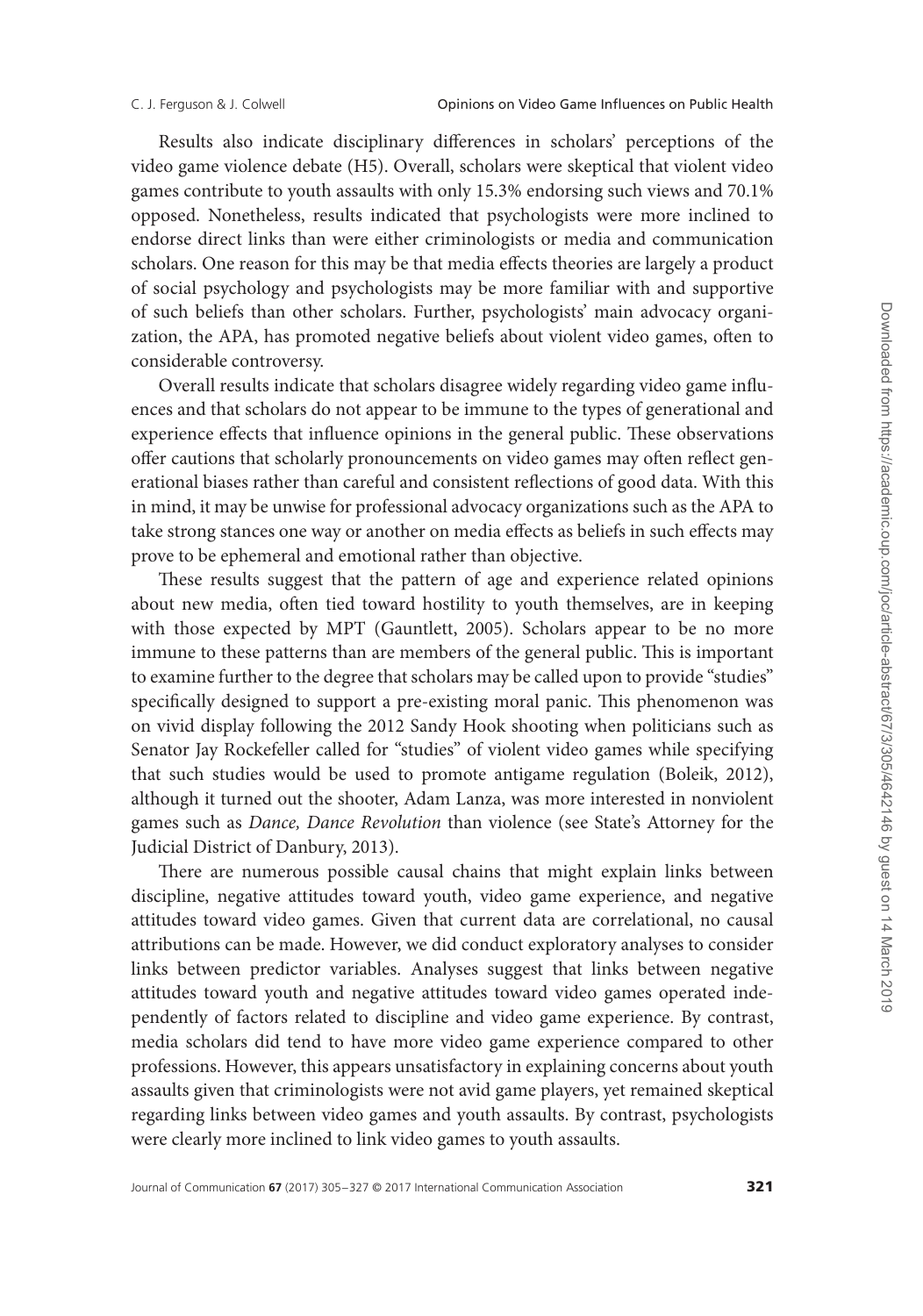These disciplinary differences may be related to ways in which each of these disciplines approaches the issue of both video games and youth aggression. It is possible that media scholars may innately hold more positive attitudes toward media and media influences overall, both consuming more media and viewing media influences more optimistically than other disciplines. In some respects, the difference between criminologist and psychologists is more intriguing as this cannot be explained as due to experience with games that may be defensive in nature. Part of the issue may be that beliefs in harmful video game beliefs are themselves a product of psychological theory, which can focus on automatic modeling of even relatively trivial stimuli. By contrast, although criminologists do sometimes concern themselves with media (e.g. Savage, 2004; Schwartz & Beaver, 2016) they often view media as being too distal, as compared to family violence, poverty, or even genetics, to influence assaultive behavior. Although there certainly are experimental criminologists, criminologists have not been actively involved in laboratory experiments of aggression, and may be more skeptical than psychologists regarding the applicability of these experiments to real life aggression and assaults. Thus, disciplines may differ in how they perceive the power of media, the readiness and innateness of modeling behavior, and the generalizability of minor aggressive acts typically studied in laboratory experiments to serious acts of violence in the real world.

# **Limitations and concluding thoughts**

As with all studies, this study has limitations. Being correlational, causal inferences cannot be made. Further, the sample is nonrandom, reducing generalizability to the scholarly community at large. Although our sample appeared to generally resemble the populations of scholars from which they were drawn in regards to demographics, it is possible that our sampling procedures introduced some unknown biases. For instance, given our survey was online, it's possible that we may have under-sampled older scholars, although a descriptive examination of age indicated no skew. Further, it may have been useful to consider other groups of scholars such as pediatricians. One past study (Bushman et al., 2015a) did examine pediatricians; however, this sample was limited to a very small and selected group of pediatricians who have been active in shaping media policy for the American Academy of Pediatrics, another professional advocacy group with controversial statements on media effects. Thus, this group of pediatricians is not representative of pediatricians in general and might have been expected to harbor particularly antimedia views. Further studies with other groups of scholars would be welcome, as would consideration of how wording differences may influence survey results. As one consideration, our analysis did not consider differences between countries. Given that moral panics can often be culturally specific, further studies may wish to engage in a cross-national comparison of attitudes. Lastly, our study focused on video games or, in relation to youth violence, violent video games as whole, abstract constructs. It could be interesting for further research to examine scholarly reactions to specific genres such as shooter games or massively multiplayer online games that have been particularly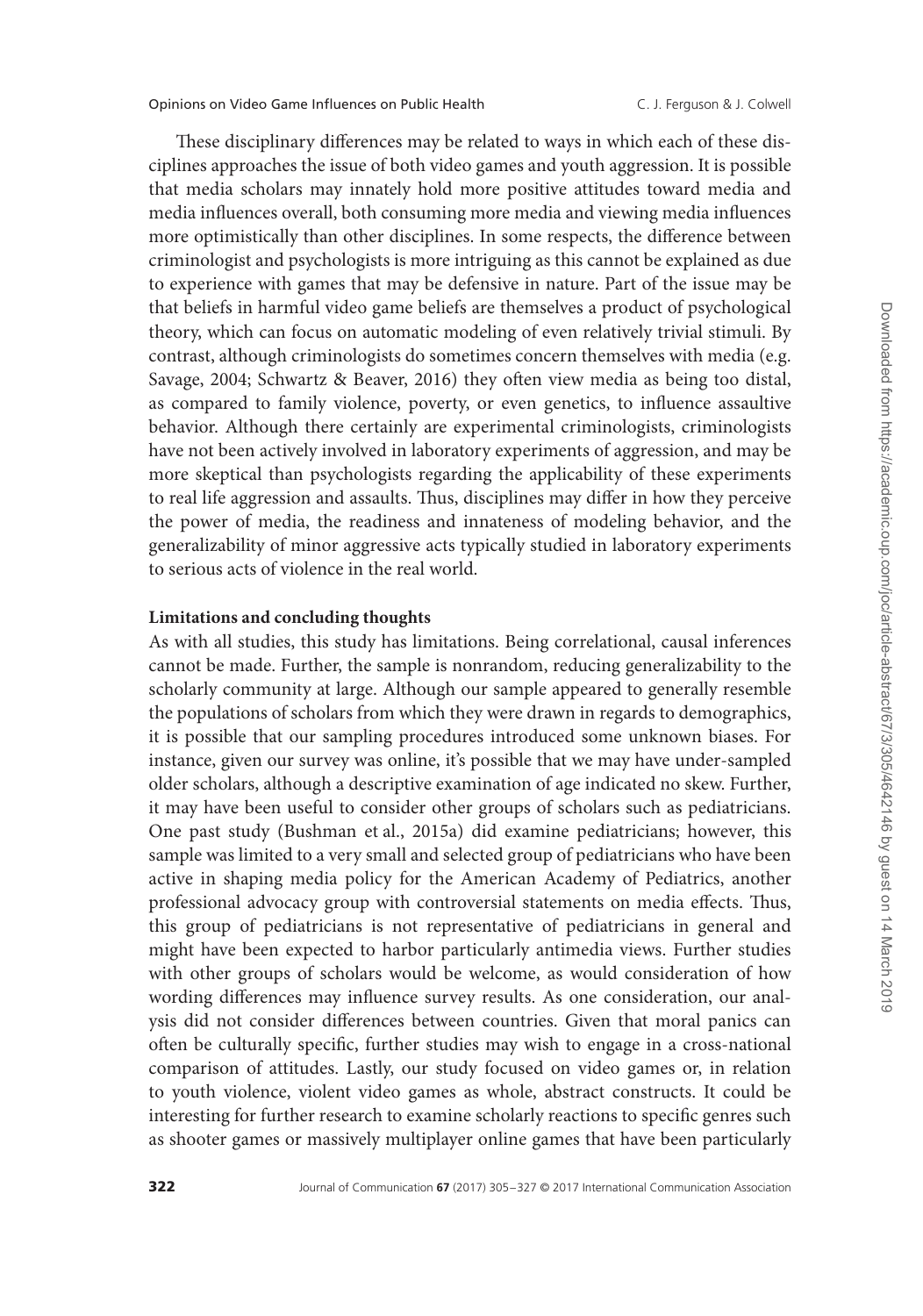stereotyped as being associated with negative outcomes such as aggression and addiction.

Scholarly consensus on media effects continues to prove difficult to achieve. If the results of Murray (1984) are accurate, then data seem to suggest that scholarly attitudes toward media effects, at least related to aggression and violence, have become significantly more skeptical over the past 30 years. Exactly why this is remains unclear, although given that the past 40 years of media violence research have been marked by often dramatic claims of harm, claims that have seldom materialized (Savage, 2004), current scholarly skepticism may reflect an inevitable course adjustment. Understanding how and why scholarly opinions change over time can be very valuable in understanding the sociology of media effects beliefs in the scholarly community and how these influence the general public and public policy.

# **Note**

1 Due to chance, the mean age of this sample is similar to that of Ferguson (2015). However, the two samples are independent. The age variable was rechecked and verified.

### **References**

- Aarseth, E., Bean, A. M., Boonen, H., Colder-Carras, M., Coulson, M., Das, D., & van Rooij, A. (in press). Scholars' open debate paper on the World Health Organization ICD-11 gaming disorder proposal. *Journal of Behavioral Addictions*.
- Adachi, P. C., Hodson, G., Willoughby, T., Blank, C., & Ha, A. (2016). From outgroups to allied forces: Effect of intergroup cooperation in violent and nonviolent video games on boosting favorable outgroup attitudes. *Journal of Experimental Psychology: General*, **145**(3), 259–265. doi:10.1037/xge0000145.
- Adachi, P. C., & Willoughby, T. (2013). More than just fun and games: The longitudinal relationships between strategic video games, self-reported problem solving skills, and academic grades. *Journal of Youth and Adolescence*, **42**(7), 1041–1052. doi:10.1007/s10964-013-9913-9.
- American Psychological Association. (2015). *APA review confirms link between playing violent video games and aggression*. Retrieved from [http://www.apa.org/news/press/](http://www.apa.org/news/press/releases/2015/08/violent-video-games.aspx) [releases/2015/08/violent-video-games.aspx](http://www.apa.org/news/press/releases/2015/08/violent-video-games.aspx)
- Anderson, C.. (2011). *Video game effects on children and adolescents*. Retrieved from [http://](http://www.learningtoendabuse.ca/sites/default/files/Craig_Anderson.pdf) [www.learningtoendabuse.ca/sites/default/files/Craig\\_Anderson.pdf](http://www.learningtoendabuse.ca/sites/default/files/Craig_Anderson.pdf)
- Anderson, C. A., Shibuya, A., Ihori, N., Swing, E. L., Bushman, B. J., Sakamoto, A., & Saleem, M. (2010). Violent video game effects on aggression, empathy, and prosocial behavior in Eastern and Western countries. *Psychological Bulletin*, **136**(2), 151–173. doi:10.1037/a0018251.
- Annetta, L. A. (2010). The 'I's' have it: A framework for serious educational game design. *Review of General Psychology*, **14**(2), 105–112. doi:10.1037/a0018985.
- Bean, A., & Groth-Marnat, G. (2016). Video gamers and personality: A five factor model to understand game playing style. *Psychology of Popular Media Culture*, **5**(1), 27–38. doi:10.1037/ppm0000025.

Ben-Yahuda, N. (2009). Moral panics – 36 years on. *British Journal of Criminology*, **49**, 1–3.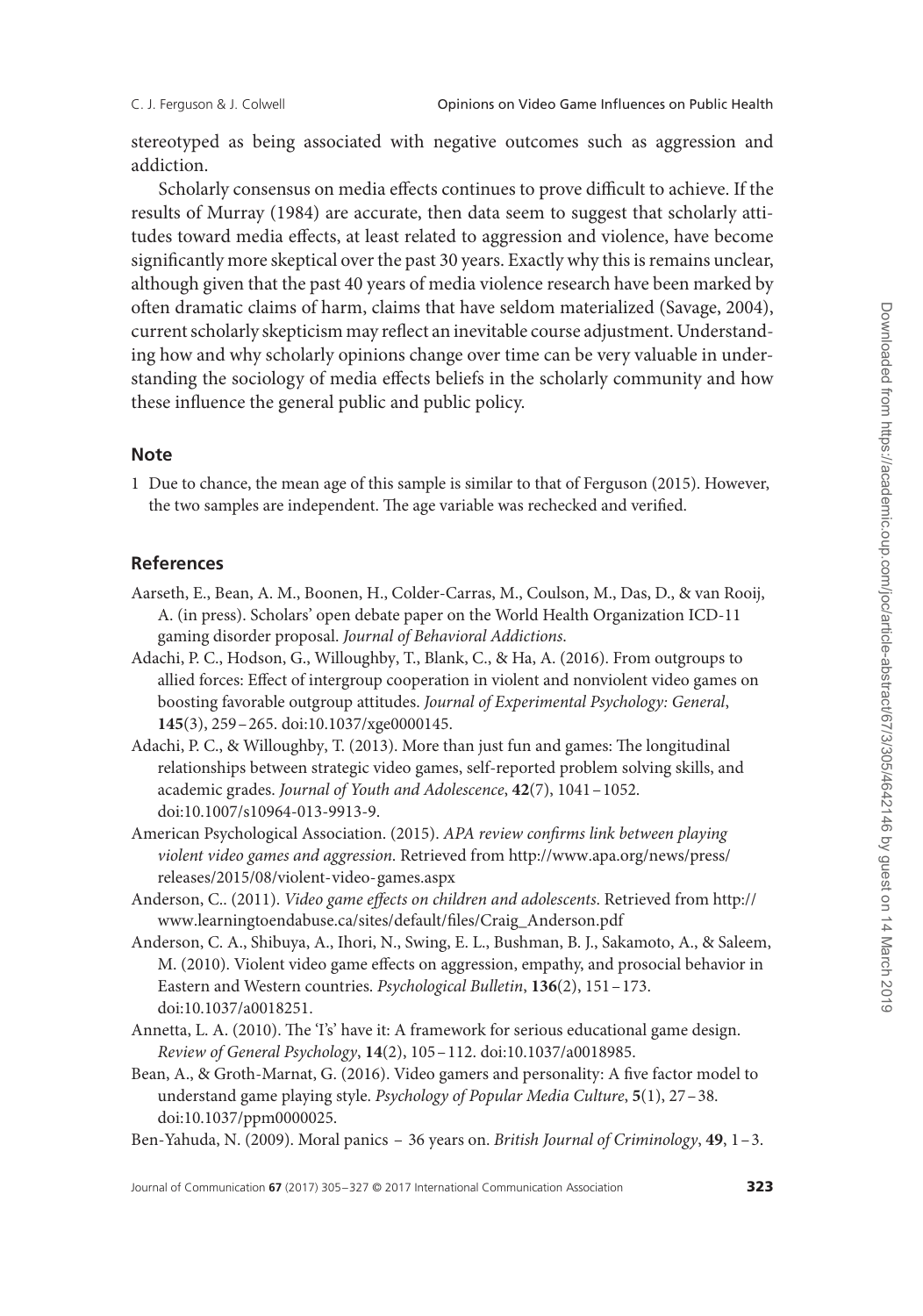Opinions on Video Game Influences on Public Health C. J. Ferguson & J. Colwell

- Boleik, B. (2012). Senator Jay Rockefeller: Study video game violence. *Politico*. Retrieved from [http://www.politico.com/story/2012/12/sen-jay-rockefeller-wants-shooter-games-and](http://www.politico.com/story/2012/12/sen-jay-rockefeller-wants-shooter-games-and-violence-studied-85298.html)[violence-studied-85298.html](http://www.politico.com/story/2012/12/sen-jay-rockefeller-wants-shooter-games-and-violence-studied-85298.html)
- Bowman, N. D. (2016). The rise (and refinement) of moral panic. In R. Kowert & T. Quandt (Eds.), *The video game debate: Unraveling the physical, social, and psychological effects of digital games* (pp. 22–38). New York: Routledge.
- Breuer, J., Kowert, R., Festl, R., & Quandt, T. (2015). Sexist games=sexist gamers? A longitudinal study on the relationship between video game use and sexist attitudes. *Cyberpsychology, Behavior and Social Networking*, **18**(4), 197–202. doi:10.1089/cyber.2014.0492.
- Brown v EMA. (2011). Retrieved from: [http://www.supremecourt.gov/opinions/10pdf/08-](http://www.supremecourt.gov/opinions/10pdf/08-1448.pdf) [1448.pdf](http://www.supremecourt.gov/opinions/10pdf/08-1448.pdf)
- Bushman, B. J., Gollwitzer, M., & Cruz, C. (2015a). There is broad consensus: Media researchers agree that violent media increase aggression in children, and pediatricians and parents concur. *Psychology of Popular Media Culture*, **4**(3), 200–214. doi:10.1037/ppm0000046.
- Bushman, B. J., Gollwitzer, M., & Cruz, C. (2015b). Agreement across stakeholders is consensus: Response to Ivory et al. (2015). *Psychology of Popular Media Culture*, **4**(3), 230–235. doi:10.1037/ppm0000061.

Cohen, S. (1972). *Folk devils and moral panics*. London: MacGibbon and Kee.

- Consortium of Scholars. (2013). Scholars' open statement to the APA task force on violent media. Retrieved from [http://www.christopherjferguson.com/APA%20Task%20Force](http://www.christopherjferguson.com/APA%20Task%20Force%20Comment1.pdf) [%20Comment1.pdf](http://www.christopherjferguson.com/APA%20Task%20Force%20Comment1.pdf)
- Cooper, J., & Mackie, D. (1986). Video games and aggression in children. *Journal of Applied Social Psychology*, **16**(8), 726–744. doi:10.1111/j.1559-1816.1986.tb01755.x.
- Critcher, R. (2009). Widening the focus: Moral panics as moral regulation. *British Journal of Criminology*, **49**, 17–34.
- Desai, R. A., Krishnan-Sarin, S., Cavallo, D., & Potenza, M. N. (2010). Video-gaming among high school students: Health correlates, gender differences, and problematic gaming. *Pediatrics*, **126**(6), e1414–e1424. doi:10.1542/peds.2009-2706.
- Dominick, J. R. (1984). Videogames, television violence, and aggression in teenagers. *Journal of Communication*, **34**, 136–147.
- Elson, M., Mohseni, M., Breuer, J., Scharkow, M., & Quandt, T. (2014). Press CRTT to measure aggressive behavior: The unstandardized use of the competitive reaction time task in aggression research. *Psychological Assessment*, **26**(2), 419–432. doi:10.1037/a0035569.
- Engelhardt, C. R., Mazurek, M. O., Hilgard, J., Rouder, J. N., & Bartholow, B. D. (2015). Effects of violent-video-game exposure on aggressive behavior, aggressive-thought accessibility, and aggressive affect among adults with and without autism spectrum disorder. *Psychological Science*, **26**(8), 1187–1200. doi:10.1177/0956797615583038.
- Etchells, P., & Chambers, C. (2014). Violent video games research: consensus or confusion? *The Guardian*. Retrieved from [http://www.theguardian.com/science/head-quarters/2014/](http://www.theguardian.com/science/head-quarters/2014/oct/10/violent-video-games-research-consensus-or-confusion) [oct/10/violent-video-games-research-consensus-or-confusion](http://www.theguardian.com/science/head-quarters/2014/oct/10/violent-video-games-research-consensus-or-confusion)
- Ferguson, C. J. (2015a). Do angry birds make for angry children? A meta-analysis of video game influences on children's and adolescents' aggression, mental health, prosocial behavior and academic performance. *Perspectives on Psychological Science*, **10**, 646–666.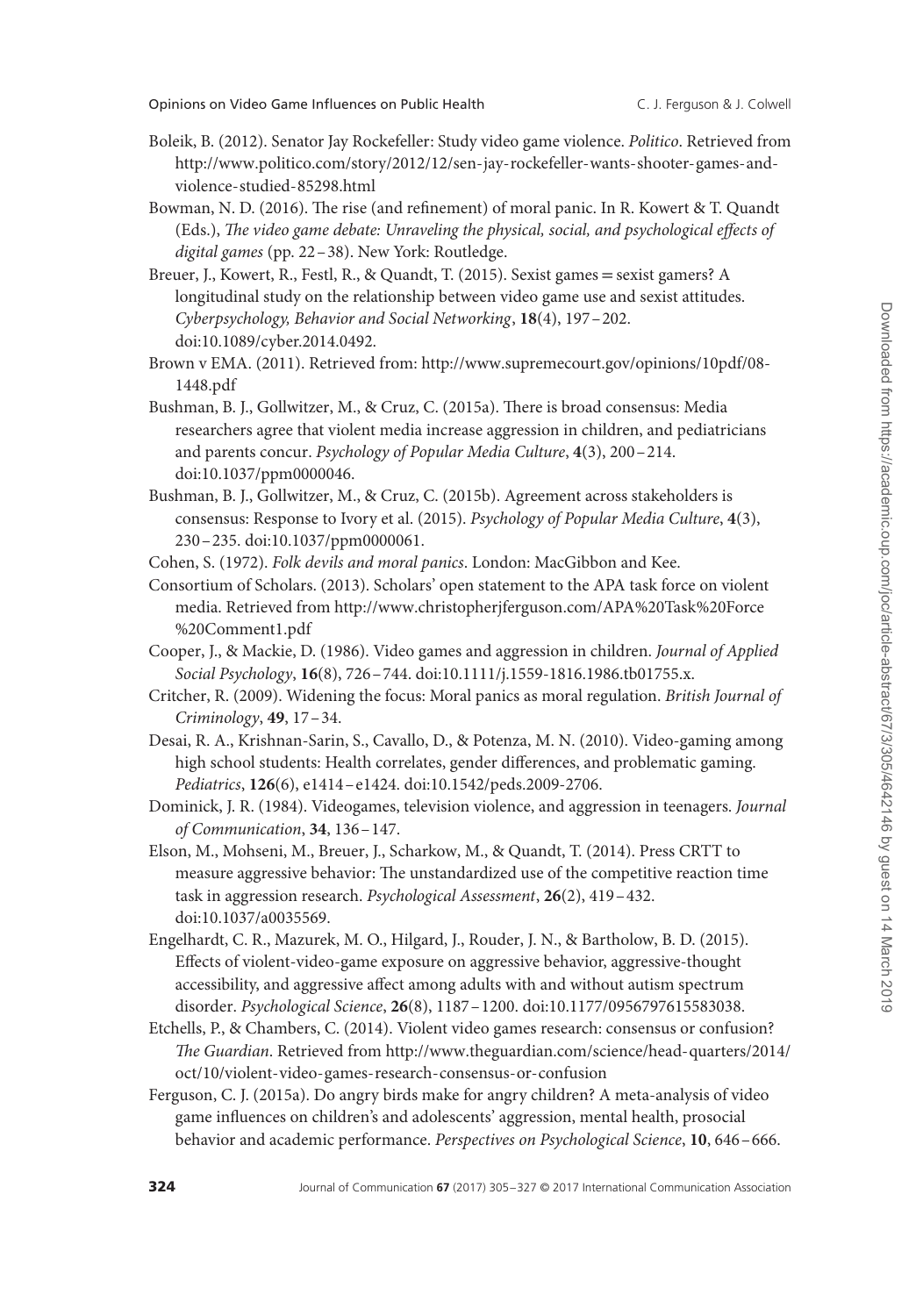- Ferguson, C. J. (2015b). Clinicians' attitudes toward video games vary as a function of age, gender and negative beliefs about youth: A sociology of media research approach. *Computers in Human Behavior*, **52**, 379–386.
- Ferguson, C. J., Nielsen, R. K. L., & Maguire, R. (in press). Do older adults hate video games until they play them? A proof-of-concept study. *Current Psychology*.
- Ferguson, C. J., Trigani, B., Pilato, S., Miller, S., Foley, K., & Barr, H. (2015). Violent video games don't increase hostility in teens but they do stress girls out. *Psychiatric Quarterly*, **87**(1), 49–56.
- Finkelhor, D. (2010). The internet, youth deviance and the problem of 'juvenoia.' Presented at the Justice Studies Colloqium (22 October 2010). Retrieved from [http://www.theguardian](http://www.theguardian.com/science/2012/mar/15/precognition-studies-curse-failed-replications) [.com/science/2012/mar/15/precognition-studies-curse-failed-replications](http://www.theguardian.com/science/2012/mar/15/precognition-studies-curse-failed-replications)
- Fox, J., & DeLateur, M. (2014). Mass shootings in America: Moving beyond Newtown. *Homicide Studies*, **18**(1), 125–145. doi:10.1177/1088767913510297.
- Gauntlett, D. (2005). *Moving experiences: Understanding television's influences and effects*. Luton, UK: John Libbey.
- Griffiths, M. D., Van Rooij, A., Kardefelt-Winther, D., Starcevic, V., Király, O., & Demetrovics, Z. (in press). Working towards an international consensus on criteria for assessing Internet Gaming Disorder: A critical commentary on Petry et al (2014). *Addiction*.
- Himmelweit, H., & Swift, B. (1976). Continuities and discontinuities in media usage and taste: A longitudinal study. *Journal of Social Issues*, **32**(4), 133–156. doi:10.1111/j.1540-4560.1976.tb02511.x.
- Ivory, J. (2013). Video games as a multifaceted medium: A review of quantitative social science research on video games and a typology of video game research approaches. *Review of Communication Research*, **1**(1), 31–68.
- Ivory, J., & Kalyanaraman, S. (2009). Video games make people violent well, maybe not that game: Effects of content and person abstraction on perceptions of violent video games' effects and support of censorship. *Communication Reports*, **22**(1), 1–12. doi:10.1080/08934210902798536.
- Ivory, J. D., Markey, P. M., Elson, M., Colwell, J., Ferguson, C. J., Griffiths, M. D., & Williams, K. D. (2015). Manufacturing consensus in a diverse field of scholarly opinions: A comment on Bushman, Gollwitzer, and Cruz (2015). *Psychology of Popular Media Culture*, **4**(3), 222–229. doi:10.1037/ppm0000056.
- Jackson, L. A., Witt, E. A., Games, A., Fitzgerald, H. E., von Eye, A., & Zhao, Y. (2012). Information technology use and creativity: Findings from the Children and Technology Project. *Computers in Human Behavior*, **28**(2), 370–376. doi:10.1016/j.chb.2011.10.006.
- Kanamori, F., & Doi, S. (2016). Angry birds, angry children and angry meta-analysts. *Perspectives on Psychological Science*, **11**(3), 408–414.
- Kaplowitz, M. D., Hadlock, T. D., & Levine, R. (2004). A comparison of web and mail survey response rates. *Public Opinion Quarterly*, **68**(1), 94–101. doi:10.1093/poq/nfh006.
- Kneer, J., Munko, D., Glock, S., & Bente, G. (2012). Defending the doomed: Implicit strategies concerning protection of first-person shooter games. *Cyberpsychology, Behavior and Social Networking*, **15**(5), 251–256. doi:10.1089/cyber.2011.0583.
- Konijn, E. A., Nije Bijvank, M., & Bushman, B. J. (2007). I wish I were a warrior: The role of wishful identification in the effects of violent video games on aggression in adolescent boys. *Developmental Psychology*, **43**(4), 1038–1044. doi:10.1037/0012-1649.43.4.1038.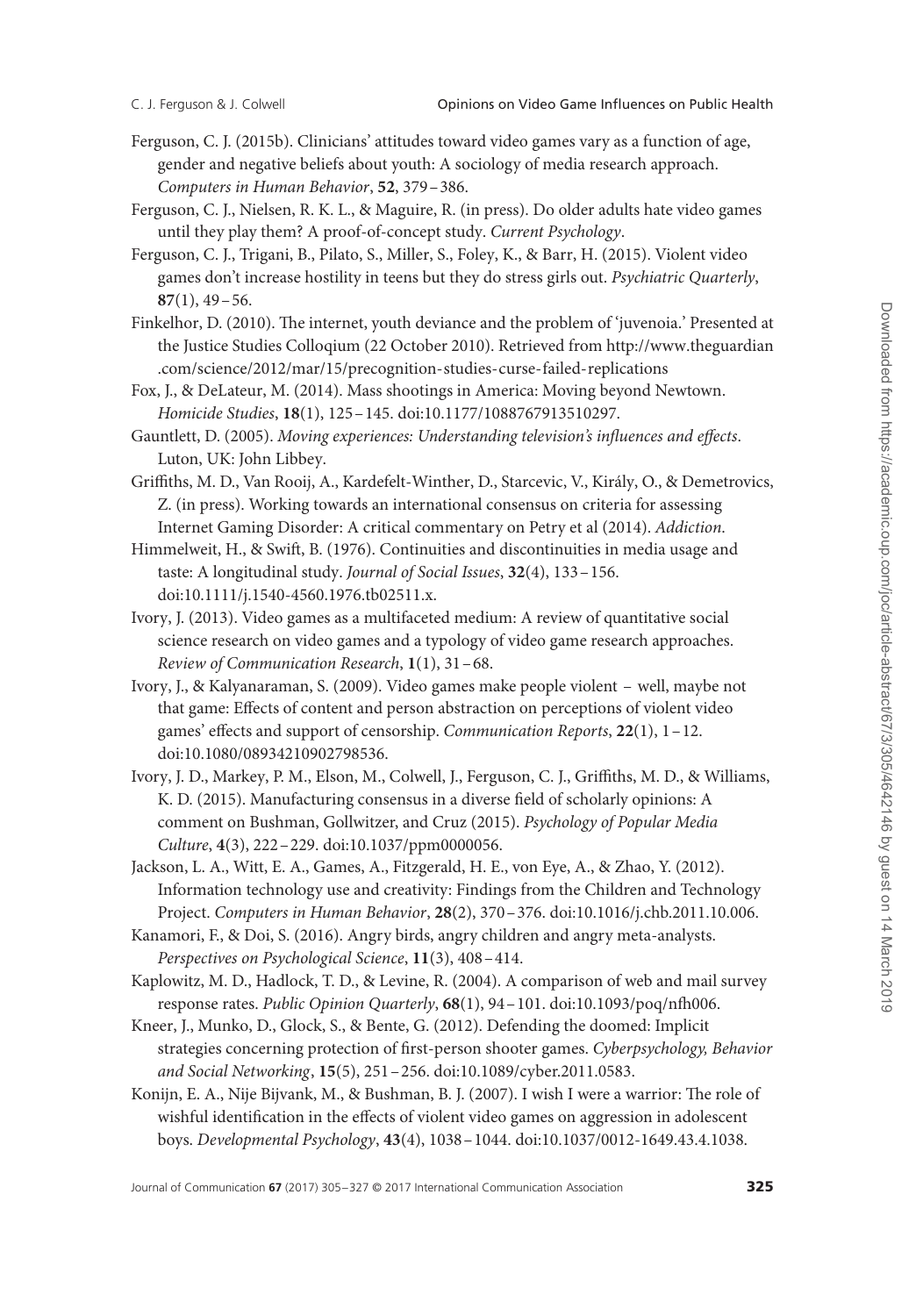- Kowert, R., Vogelgesang, J., Festl, R., & Quandt, T. (2015). Psychosocial causes and consequences of online video game play. *Computers in Human Behavior*, **45**, 51–58. doi:10.1016/j.chb.2014.11.074.
- Kutner, L., & Olson, C. (2008). *Grand theft childhood: The surprising truth about violent video games and what parents can do*. New York: Simon & Schuster.
- Lefsrud, L. M., & Meyer, R. E. (2012). Science or science fiction? Professionals' discursive construction of climate change. *Organization Studies*, **33**, 1477–1506. doi:10.1177/0170840612463317.
- Markey, P. M., Males, M. A., French, J. E., & Markey, C. N. (2015a). Lessons from Markey et al. (2015) and Bushman et al. (2015): Sensationalism and integrity in media research. *Human Communication Research*, **41**(2), 184–203. doi:10.1111/hcre.12057.
- Markey, P., Markey, C., & French, J. (2015b). Violent video games and real world violence: Rhetoric versus data. *Psychology of Popular Media Culture*, **4**(4), 277–295. doi:10.1037/ppm0000030.
- McCarthy, R. J., Coley, S. L., Wagner, M. F., Zengel, B., & Basham, A. (2016). Does playing video games with violent content temporarily increase aggressive inclinations? A pre-registered experimental study. *Journal of Experimental Social Psychology*, **67**, 13–19. doi:10.1016/j.jesp.2015.10.009.
- Murray, J. (1984). Results of an informal poll of knowledgeable persons concerning the impact of television violence. *Newsletter of the American Psychological Association Division of Child, Youth, and Family Services*, **7**(1), 2.
- Paulhus, D. (1991). Measurement and control of response bias. In J. Robinson, P. Shaver, & L. Wrightman (Eds.), *Measures of personality and social psychological attitudes* (Vol. **1**, pp. 17–60). San Diego, CA: Academic Press.
- Przybylski, A. K. (2014). Who believes electronic games cause real world aggression? *Cyberpsychology, Behavior and Social Networking*, **17**(4), 228–234. doi:10.1089/cyber.2013.0245.
- Przybylski, A., Weinstein, N., & Murayama, K. (in press). Internet gaming disorder: Investigating the clinical relevance of a new phenomenon. *American Journal of Psychiatry*.
- Quandt, T., & Kroger, S. (2013). *Multiplayer: The social aspects of digital gaming*. New York: Routledge.
- Quandt, T., van Looy, J., Vogelgesang, J., Elson, M., Ivory, J., Mäyrä, F., & Consalvo, M. (2015). Digital games research: A survey study on an emerging field and its prevalent debates. *Journal of Communication*, **65**(6), 975–996. doi:10.1111/jcom.12182.
- Quintero-Johnson, J., Banks, J., Bowman, N., Carveth, R., & Lachlan, K.. (2014). Four respond to 228, responding to the APA: Dissent within the academy regarding media violence. Symposium presented at the Eastern Communication Association, April, 2014 in Providence, Rhode Island.
- Rieger, D., Frischlich, L., Wulf, T., Bente, G., & Kneer, J. (2015). Eating ghosts: The underlying mechanisms of mood repair via interactive and noninteractive media. *Psychology of Popular Media Culture*, **4**(2), 138–154. doi:10.1037/ppm0000018.
- Rothmund, T., Bender, J., Nauroth, P., & Gollwitzer, M. (2015). Public concerns about violent video games are moral concerns—how moral threat can make pacifists susceptible to scientific and political claims against violent video games. *European Journal of Social Psychology*, **45**(6), 769–783. doi:10.1002/ejsp.2125.
- Saleem, M., & Anderson, C. A. (2012). The good, the bad, and the ugly of electronic media. In J. Dvoskin, J. L. Skeem, R. W. Novaco, & K. S. Douglas (Eds.), *Using social science to*